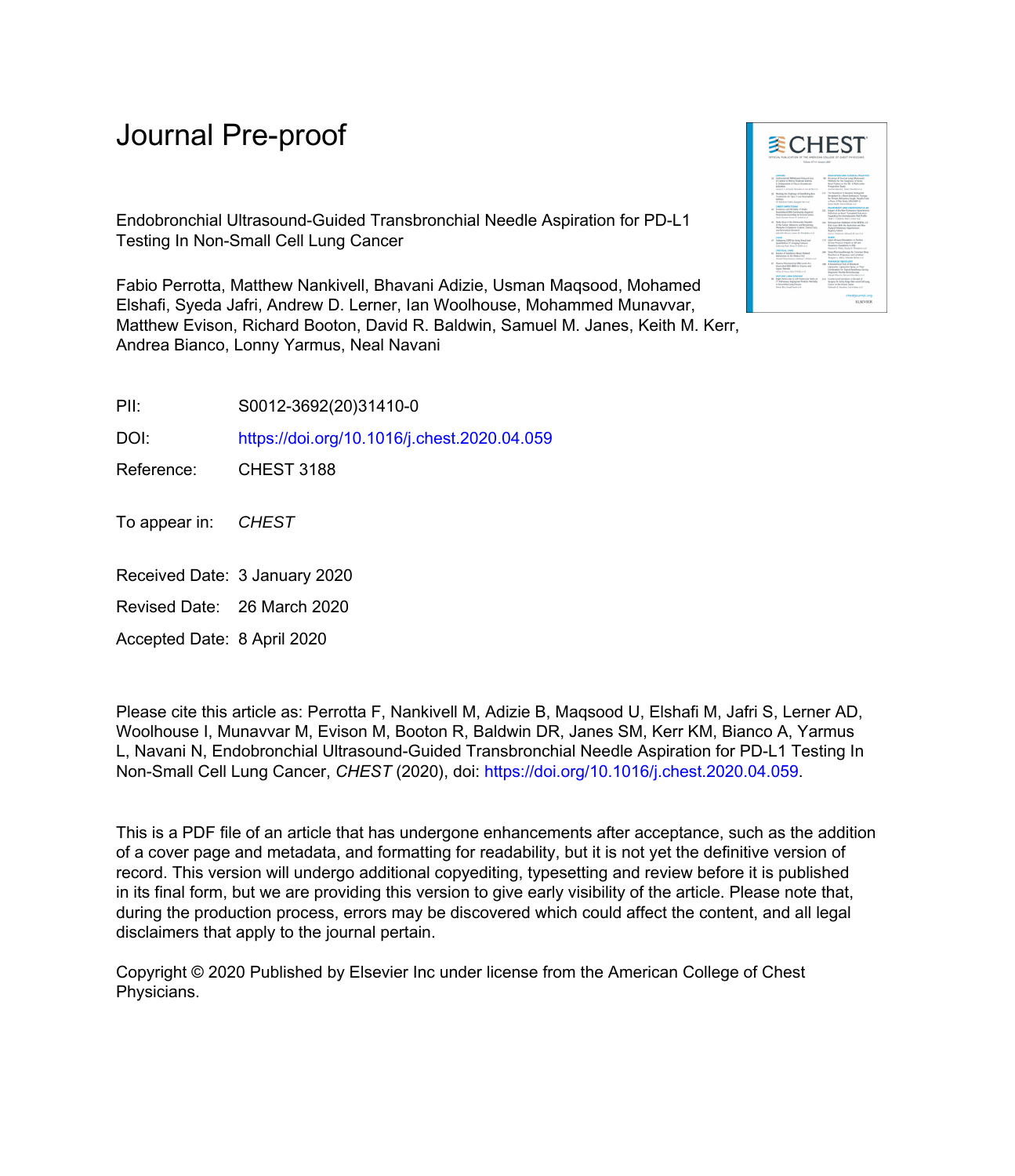## 1 **Endobronchial Ultrasound-Guided Transbronchial Needle Aspiration for PD-L1 Testing In**

## 2 **Non-Small Cell Lung Cancer**

3 Perrotta, Fabio <sup>1,2</sup>; Nankivell, Matthew<sup>3</sup>; Adizie, Bhavani<sup>4</sup>; Maqsood, Usman<sup>5</sup>; Elshafi, Mohamed 4  $\frac{6}{3}$ ; Jafri, Syeda<sup>7</sup>; Lerner, Andrew D<sup>8</sup>; Woolhouse, Ian<sup>4</sup>; Munavvar, Mohammed<sup>5</sup>; Evison, Matthew<sup>6</sup>; 5 Booton, Richard<sup>6</sup>; Baldwin, David R<sup>7</sup>; Janes, Samuel M<sup>2</sup>, Kerr, Keith M<sup>9</sup>, Bianco, Andrea<sup>10</sup>, 6 Yarmus, Lonny<sup>8</sup>; Navani, Neal  $2,11$  $\begin{array}{c} 7 \\ 8 \end{array}$ 8 1- Department of Medicine and Health Sciences "V. Tiberio", University of Molise, Campobasso, Italy;<br>9 2- Lungs for Living Research Centre, UCL Respiratory, University College London, London, UK; 9 2- Lungs for Living Research Centre, UCL Respiratory, University College London, London, UK;<br>10 3- MRC Clinical Trials Unit at UCL, Institute of Clinical Trials and Methodology, London, UK; 10 3- MRC Clinical Trials Unit at UCL, Institute of Clinical Trials and Methodology, London, UK;<br>11 4- University Hospitals Birmingham, Birmingham, UK; 11 4- University Hospitals Birmingham, Birmingham, UK;<br>12 5- Lancashire Teaching Hospitals, Preston, UK; 12 5- Lancashire Teaching Hospitals, Preston, UK;<br>13 6- Wythenshawe Hospital, Manchester Universi 13 6- Wythenshawe Hospital, Manchester University NHS Foundation Trust, Manchester, UK; 14 7- Nottingham University Hospitals, Nottingham, UK; 15 8- Department of Medicine, Division of Pulmonary and Critical Care Medicine, Johns Hopkins University, 16 Baltimore, US<br>17 9- Department of 17 9- Department of Pathology, Aberdeen Royal Infirmary, Aberdeen, UK<br>18 10- Department of Translational Medicine, University of Campania "L. V 18 10- Department of Translational Medicine, University of Campania "L. Vanvitelli", Naples, Italy<br>19 11- Department of Thoracic Medicine, University College London Hospital, London, UK 19 11- Department of Thoracic Medicine, University College London Hospital, London, UK 20 21 **World Count:** 2961 22 **Keywords:** EBUS-TBNA, PD1/PD-L1, NSCLC, Immune checkpoints inhibitors. 23 The Authors have no conflict of interest to declare with this manuscript 24 25 **Co-Corresponding Authors** 

- 26 Fabio Perrotta, MD
- 27 Lungs for Living Research Centre, University College London,
- 28 Rayne Institute, 5 University Street, Bloomsbury, London WC1E 6JF, UK.
- 29 fabio.perrotta@unimol.it
- 30
- 31 Neal Navani, PhD
- 32 Lungs for Living Research Centre, University College London,
- 33 Rayne Institute, 5 University Street, Bloomsbury, London WC1E 6JF, UK.
- 34 n.navani@ucl.ac.uk
- 35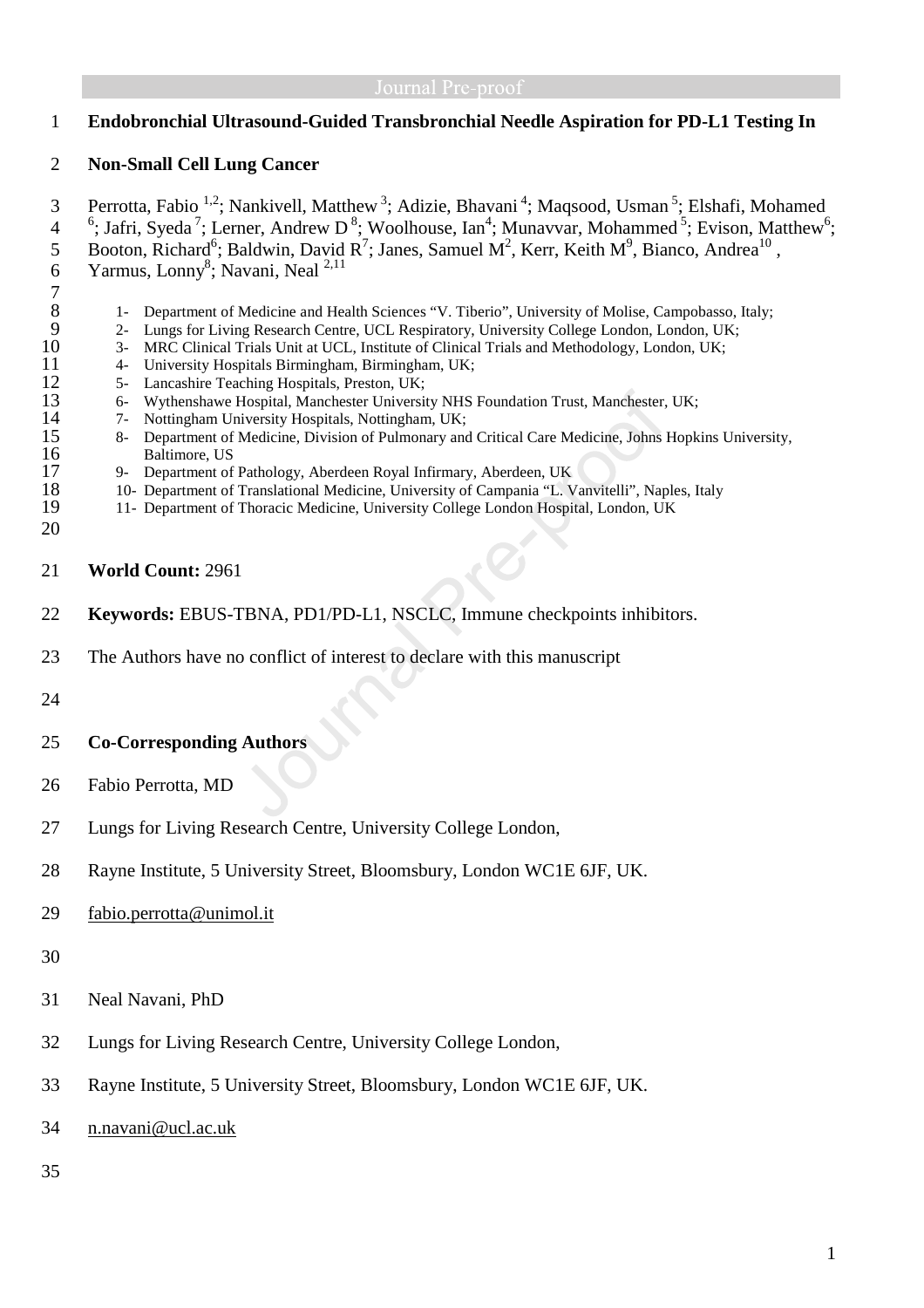|    | Journal Pre-proof                                 |
|----|---------------------------------------------------|
| 36 |                                                   |
| 37 |                                                   |
| 38 | <b>Email</b>                                      |
| 39 | Perrotta Fabio: fabio.perrotta@unimol.it          |
| 40 | Nankivell Matthew: m.nankivell@ucl.ac.uk          |
| 41 | Adizie Bhavani: bhavani.adizie@uhb.nhs.uk         |
| 42 | Maqsood Usman: usman.maqsood@lthtr.nhs.uk         |
| 43 | Elshafi Mohamed: m.elshafi@nhs.net                |
| 44 | Jafri Syeda: syeda.jafri@nuh.nhs.uk               |
| 45 | Lerner Andrew D: alerner@jhu.edu                  |
| 46 | Yarmus Lonny: lyarmus@jhmi.edu                    |
| 47 | Woolhouse Ian: ian.woolhouse@uhb.nhs.uk           |
| 48 | Munavvar Mohammed: mohammed.munavvar@lthtr.nhs.uk |
| 49 | Evison Matthew: m.evison@nhs.net                  |
| 50 | Booton Richard: richard.booton@uhsm.nhs.uk        |

 $\boldsymbol{\mathcal{C}}$ 

- 51 Baldwin David: david.baldwin@nottingham.ac.uk
- 52 Samuel Janes: s.janes@ucl.ac.uk
- 53 Keith Kerr: k.kerr@abdn.ac.uk
- 54 Andrea Bianco: andrea.bianco@unicampania.it

over

- 55 Neal Navani: n.navani@ucl.ac.uk
- 56
- 57
- 58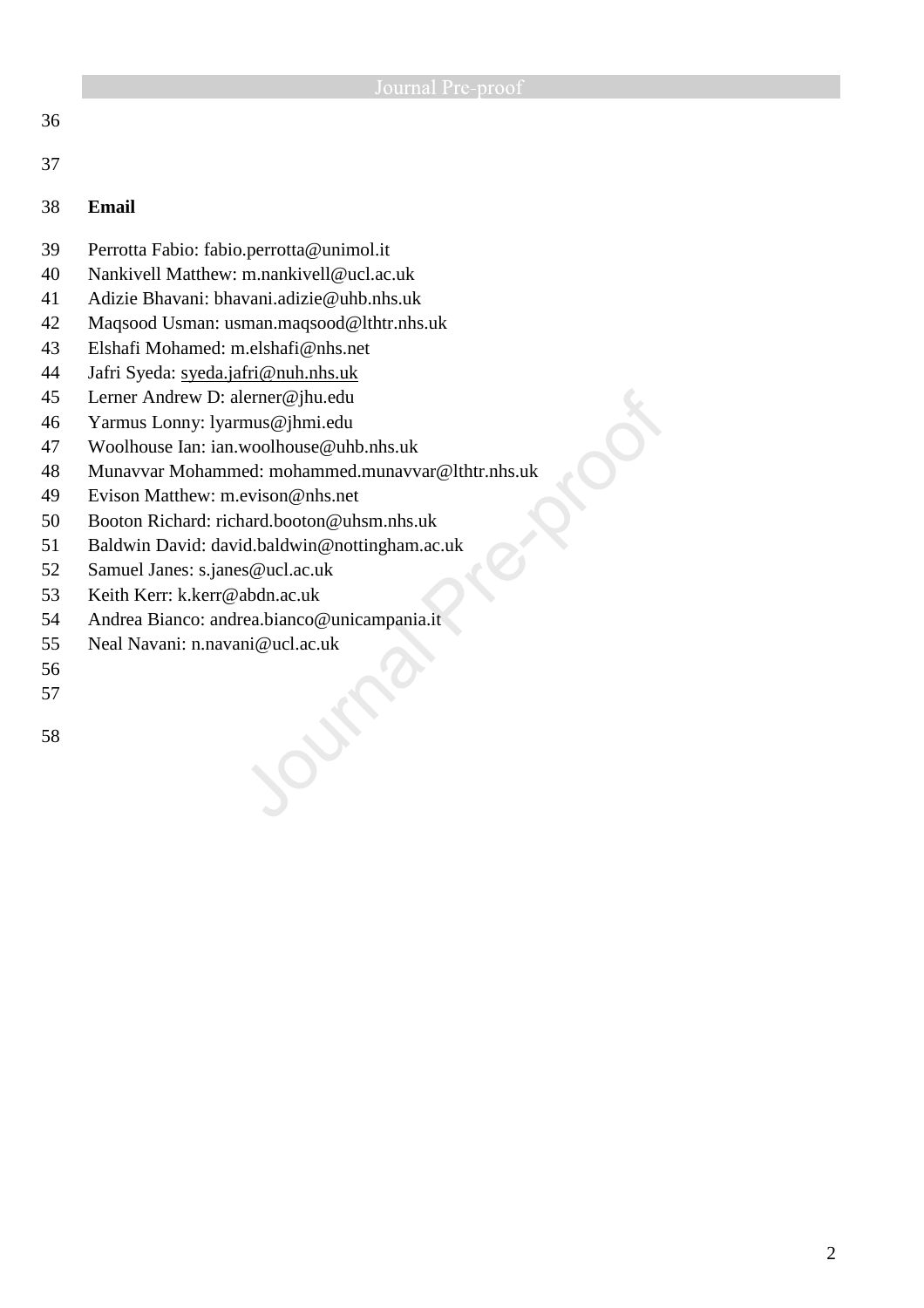czzlo

## 59 **Abbreviation List**

- 60
- 61 ALK: anaplastic lymphoma kinase gene
- 62 CNB: core needle biopsy
- 63 CT: computed tomography
- 64 EGFR: epidermal growth factor receptor gene
- 65 EBUS-TBNA: endobronchial ultrasound-guided transbronchial needle aspiration
- 66 EUS: endoscopic ultrasonography
- 67 FNA: fine needle aspiration
- 68 ICH: immunohistochemistry<br>69 OR: odds ratio
- 69 OR: odds ratio<br>70 OS: overall sur
- OS: overall survival
- 71 NOS: not otherwise specified
- 72 NSCLC: non-small cell lung cancer
- 73 PD: disease progression
- 74 PD-1: programmed death-1
- 75 PD-L1: programmed death-ligand 1
- 76 PR: partial response<br>77 TPS: tumor proportion
- 77 TPS: tumor proportion score
- 78 VATS: video-assisted thoracoscopic surgery
- 79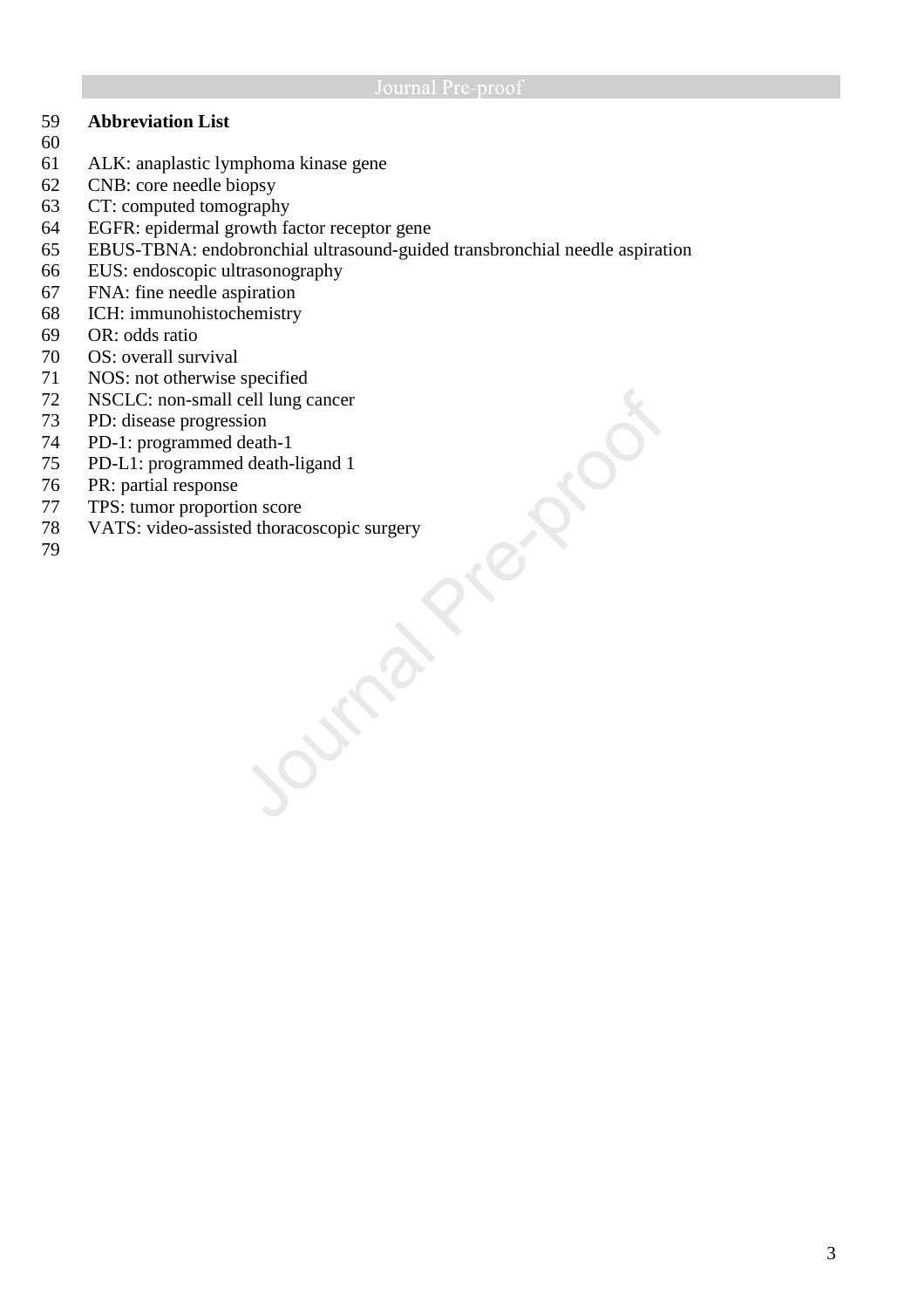### 80 **Abstract**

- 81 *Rationale:* PD-L1 expression on cancer cells is a clinically important biomarker to select NSCLC
- 82 patients for treatment with PD-1/PD-L1 inhibitors. Clinical trials of immunotherapy in patients with
- 83 non-small cell lung cancer have required histology for PD-L1 testing, while in clinical practice
- 84 cytology samples are commonly acquired in patients with advanced disease.
- 85 *Objectives:* This study investigates sampling adequacy of endobronchial ultrasound-guided
- 86 transbronchial needle aspiration (EBUS-TBNA) for PD-L1 testing when compared to other
- 87 methods. Furthermore, the relationship between clinico-pathological characteristics and PD-L1
- 88 expression in the study population have been examined.
- 89 *Methods:* Five hundred seventy-seven NSCLC specimens were analysed from consecutive patients
- 90 with NSCLC across six centres in United Kingdom and one in the United States between January
- 91 2015 and December 2016.
- 92 *Main Results:* In the EBUS-TBNA group (189 specimens), the overall percentage of patients with
- 93 successful PD-L1 testing was 94.7%. There was no significant difference in sampling adequacy
- 94 with other methods of tissue acquisition. Older subjects had higher failure rates of PD-L1 testing
- 95 (OR= 1.06, p=0.008). In multivariate analysis, advanced N-stage (p=0.048) and presence of brain
- 96 metastasis (p<0.001) were associated with high PD-L1 expression.
- 97 *Conclusion:* This large multicenter study shows that EBUS-TBNA provides samples adequate for 98 PD-L1 testing and that advanced N stage and the presence of brain metastasis are associated with
- 99 high PD-L1 expression.
- 100
- 101
- 102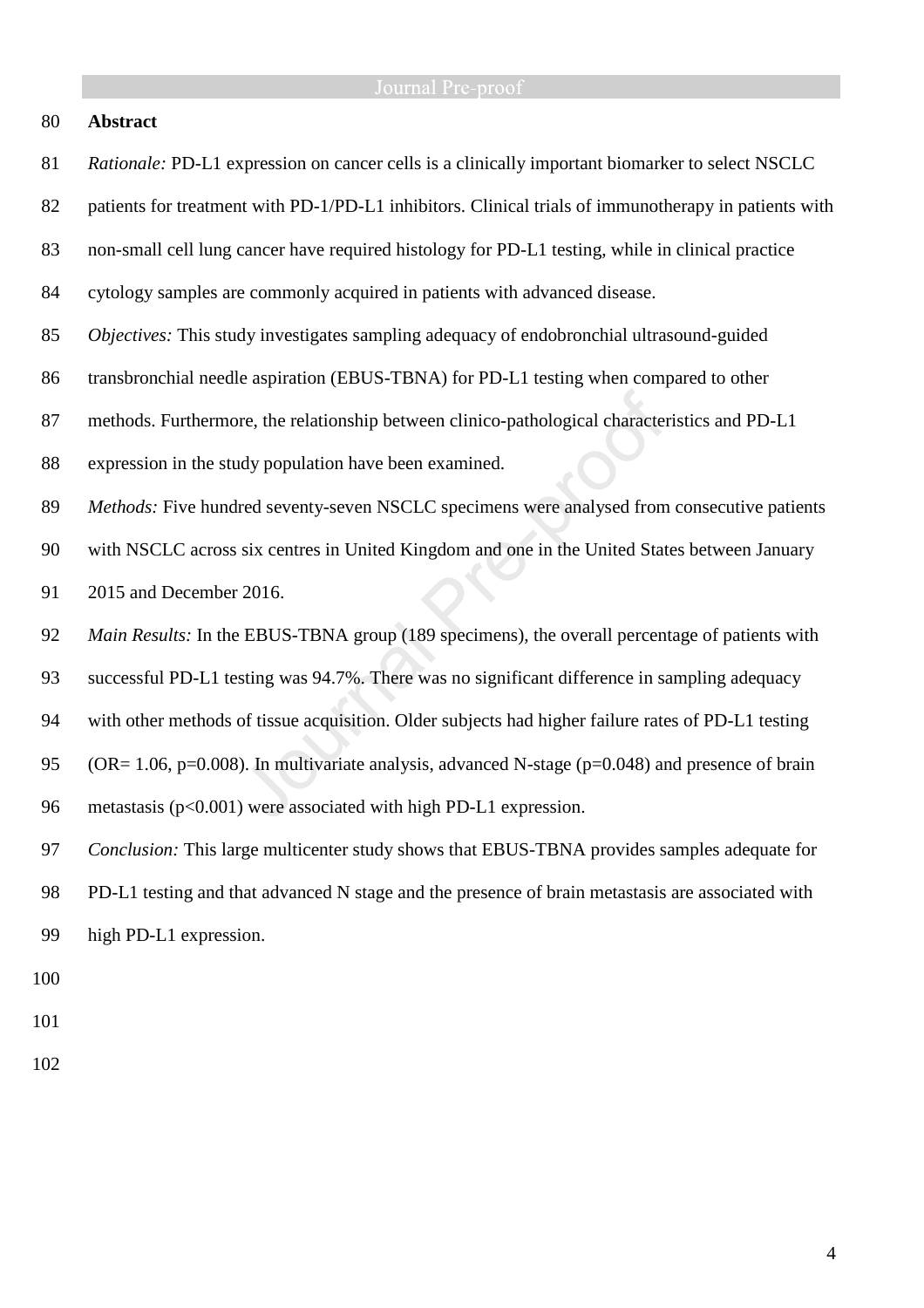## 103 **Introduction**

104

105 Immune checkpoint inhibitors have demonstrated significant clinical utility in patients with 106 advanced non-small cell lung cancer (NSCLC), and several anti PD-1 and anti PD-L1 monoclonal 107 antibodies have been approved as first or second-line therapies  $1-5$ . These agents interfere with both 108 costimulatory and co-inhibitory pathways regulating the antigen specific T-cell response <sup>6</sup>. PD-1 is 109 a cell-receptor involved in programmed cell death. The PD-1 receptor binds to the ligands PD-L1 110 and PD-L2 and results in downregulation of anti-tumor cytolytic T-cell activity, inducing T cell 111 exhaustion and immune tolerance.

112 The correlation between PD-L1 immunohistochemistry (IHC) expression, measured by the 113 proportion of cancer cells positively staining for PD-L1, and the overall response to anti-PD-1 or 114 anti-PD-L1 agents has been demonstrated in clinical trials. In the landmark KEYNOTE-024 trial<sup>1</sup>, 115 Pembrolizumab, an anti-PD-1 agent, resulted in better progression-free survival and overall survival 116 compared to standard chemotherapy in patients with a tumor proportion score of 50% or greater. 117 Therefore, PD-L1 IHC expression is currently used to select patients with advanced lung cancer 118 who may benefit from first line immunotherapy alone. In this study however, core biopsies of tumor 119 were mandated for trial entry<sup>1</sup>.

120 Endobronchial ultrasound-guided transbronchial needle aspiration (EBUS-TBNA) is a minimally 121 invasive technique, proven to be effective in obtaining cytology samples suitable for the molecular 122 characterization of NSCLC<sup>7</sup>. However, despite its routine use in clinical practice, patients 123 undergoing tissue acquisition by EBUS-TBNA alone were excluded from immunotherapy trials <sup>8</sup>.

124 We therefore conducted a large, pragmatic, multi-center study to examine whether samples 125 obtained by EBUS-TBNA were suitable for PD-L1 assessment and selection of patients for immune 126 checkpoint inhibition. We compared the diagnostic yield of different methods including cytology 127 samples, small biopsies and lung resections. We also systematically collected patient and procedure 128 characteristics to define factors that predicted a reliable PD-L1 result and PD-L1 expression.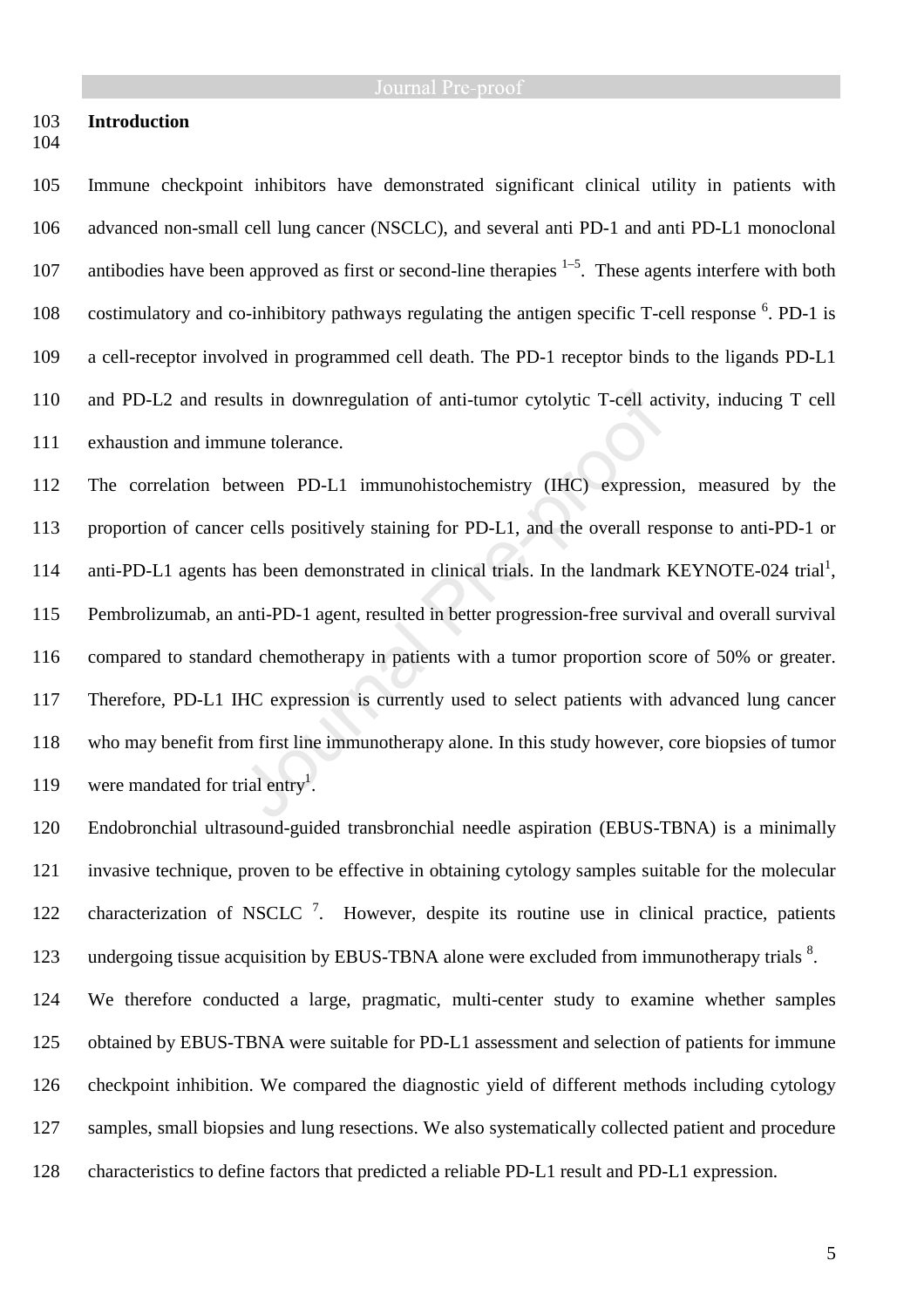## 129

## 130 **Methods**

131 *Study design* 

132 This study included consecutive patients with known or suspected NSCLC undergoing tissue 133 acquisition procedures between January 2015 and December 2016 across six centers in the United 134 Kingdom (University College London Hospital, University Hospital Birmingham, Lancashire 135 Teaching Hospital, Nottingham University Hospitals, University of South Manchester and 136 Papworth Hospital, Cambridge) and one center in the United States (Johns Hopkins University). 137 The specimens were obtained by EBUS-TBNA, percutaneous fine needle aspiration (FNA), 138 percutaneous core needle biopsy (CNB), medical thoracoscopy, video-assisted thoracoscopic 139 surgery (VATS) or open thoracotomy. Samples were analyzed and interpreted according to local 140 protocols and there was no centralized reporting. Genotyping was performed in all non-squamous 141 NSCLC or in other subtypes according to clinical judgment. Non-squamous NSCLC samples were 142 prioritized for mutation testing of the epidermal growth factor receptor gene (EGFR), 143 rearrangement of the anaplastic lymphoma kinase gene (ALK) and ROS-1 re-arrangement where 144 necessary. Samples were subsequently evaluated for PD-L1 expression.

- 145
- 146

## 147 *EBUS-TBNA samples*

148 EBUS-TBNA was performed with a dedicated linear echo-endoscope as previously described<sup>9</sup>. The 149 procedure at John Hopkins and University College London Hospital were carried out under general 150 anesthesia in 100% (14/14) and (33/49) 67% of cases respectively. All the other cases were done in 151 the outpatient setting with patients given moderate sedation with midazolam and fentanyl. In brief, 152 under direct ultrasound guidance, the lymph node was aspirated using either a 19, 21, 22 or 25- 153 gauge needle. The site and number of lymph nodes punctured were at the operator's discretion. 154 Four passes per lymph node were routinely performed in all cases. If these passes did not visually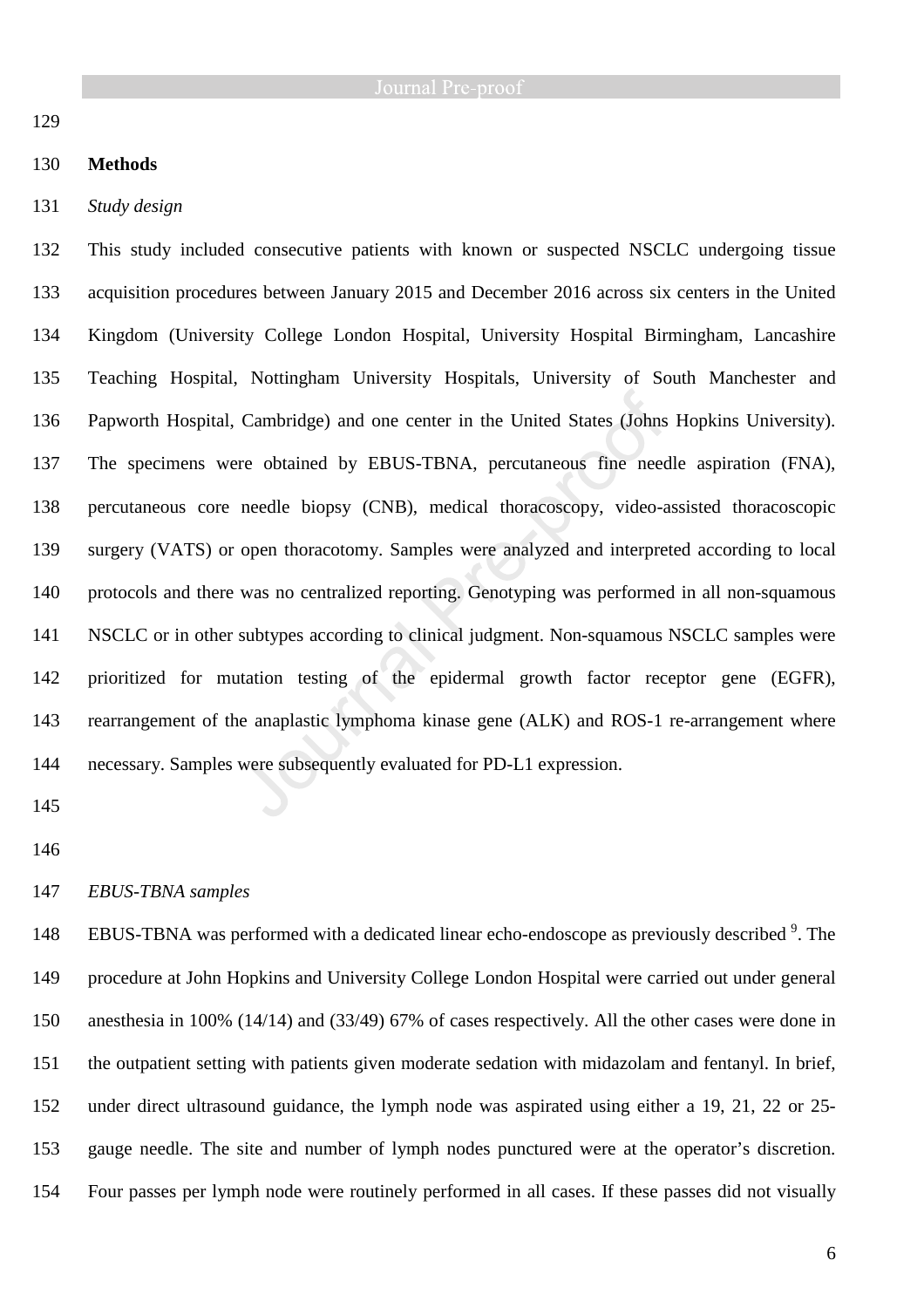155 return adequate material, at least 2 more passes from the same lymph node were additionally 156 performed. A suction syringe was applied to the needle during lymph node aspiration. On-site 157 evaluation of samples was not routinely employed. The samples obtained at EBUS-TBNA were 158 expelled from the needle using the stylet and placed into liquid fixative for cell-block processing. 159 The specimen was centrifuged to form a pellet, suspended in agar, fixed in neutral buffered 160 formalin or alcohol-based fixative, and processed as a cell block from which a single hematoxylin 161 and eosin (H&E)-stained section was cut. Further sections were cut and used for IHC staining as 162 required.

163

### 164 *PD-L1 assessment*

165 All the centers involved in this study used the Dako PD-L1 IHC 22C3 pharmDx 166 immunohistochemical assay (Dako, Glostrup, Denmark). This assay uses a monoclonal antibody 167 (humanized IgG4) that recognize the extracellular domain of PD-L1 to assess PD-L1 expression in 168 formalin-fixed, paraffin embedded (FFPE) tissue. The IHC staining procedure was performed on a 169 Dako Autostainer Link 48 platform with a validated staining protocol. PD-L1 expression was 170 evaluated by tumor proportion score (TPS), which is defined as the percentage of viable tumor cells 171 with at least partial membrane staining relative of all viable tumor cells in the examined section. All 172 other stained cells, such as tumor-associated immune cells, normal/non-neoplastic cells, and 173 necrotic cells, were excluded from evaluation. A minimum of 100 viable tumor cells were required 174 to consider the specimen adequate. The scoring was interpreted as: no PD-L1 expression 175 (TPS<1%); low PD-L1 expression (TPS 1-49%); and high PD-L1 expression (TPS ≥ 50%), in line 176 with current clinical practice and immunotherapy licensing. Ethical approval was not required given 177 the observational nature of the study. All data were prospectively recorded in each center, though 178 the study design is retrospective as reported previously<sup>7</sup>. Treatment strategies were fully disclosed 179 to the patients and were discussed in multidisciplinary team meetings.

180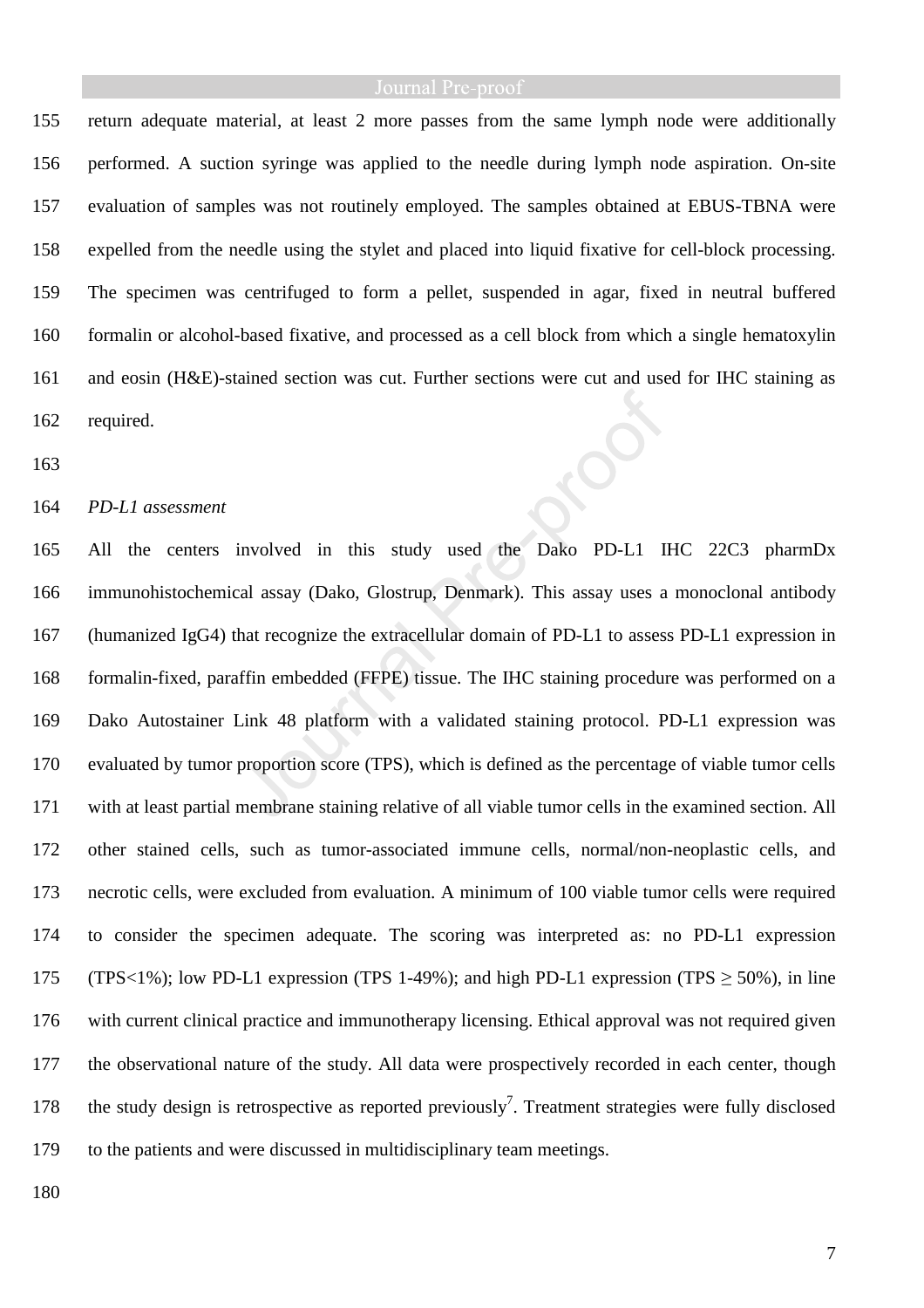### 181 **ENDPOINTS AND STATISTICAL ANALYSIS**

182 The primary aim of the study was to evaluate the diagnostic performance of PD-L1 testing in 183 specimens obtained by EBUS-TBNA in patients with NSCLC compared to other methods. 184 Secondary endpoints were to define clinico-pathological characteristics associated with a reliable 185 PD-L1 result and also to define clinical features associated with PD-L1 high expression. 186 Associations between baseline characteristics and a successful PD-L1 test were assessed using chi-187 square tests, chi-square trend tests, and t-tests as appropriate. Baseline variables considered were 188 age, performance status, smoking status, TNM stage, presence of brain metastasis, pathological 189 tumor differentiation, actionable mutations and sampling method. Individual factors associated with 190 PD-L1 level (none, low or high), and with high PD-L1 were assessed using ordinal regression and 191 logistic regression respectively. Predictors of high PD-L1 level were further investigated through a 192 multi-variable model generated using forward selection and backward elimination processes, 193 assessing all variables with a p-value<0.25 on univariate analysis. All statistical calculations were 194 performed using STATA version 16 (StataCorp, College Station, TX).

195

### 196 **RESULTS**

### 197 *Study population*

198 Five hundred seventy-seven NSCLC specimens were analyzed from consecutive patients with 199 NSCLC. Three hundred eighteen subjects (55%) were male and the median age of the study 200 population was 68 years (range, 31-96 years). Tissue acquisition techniques included 189 (33%) 201 EBUS or EUS, 72 (12%) endobronchial biopsy, 167 (29%) CT-guided procedures, 124 (21%) 202 surgical excisions or resections, 6 (1%) pleural biopsy and 19 (3%) other site specimens. 203 Demographic and baseline characteristics are summarized in Table 1. Three hundred seventy-eight 204 patients (66%) had a final diagnosis of Adenocarcinoma, 151 (26%) Squamous Cell Carcinoma 205 while 48 (8%) received other diagnoses (Adenosquamous, not otherwise specified (NOS), Large 206 Cell Carcinoma, Other). The presence of EGFR mutations was reported in forty-one patients (7%),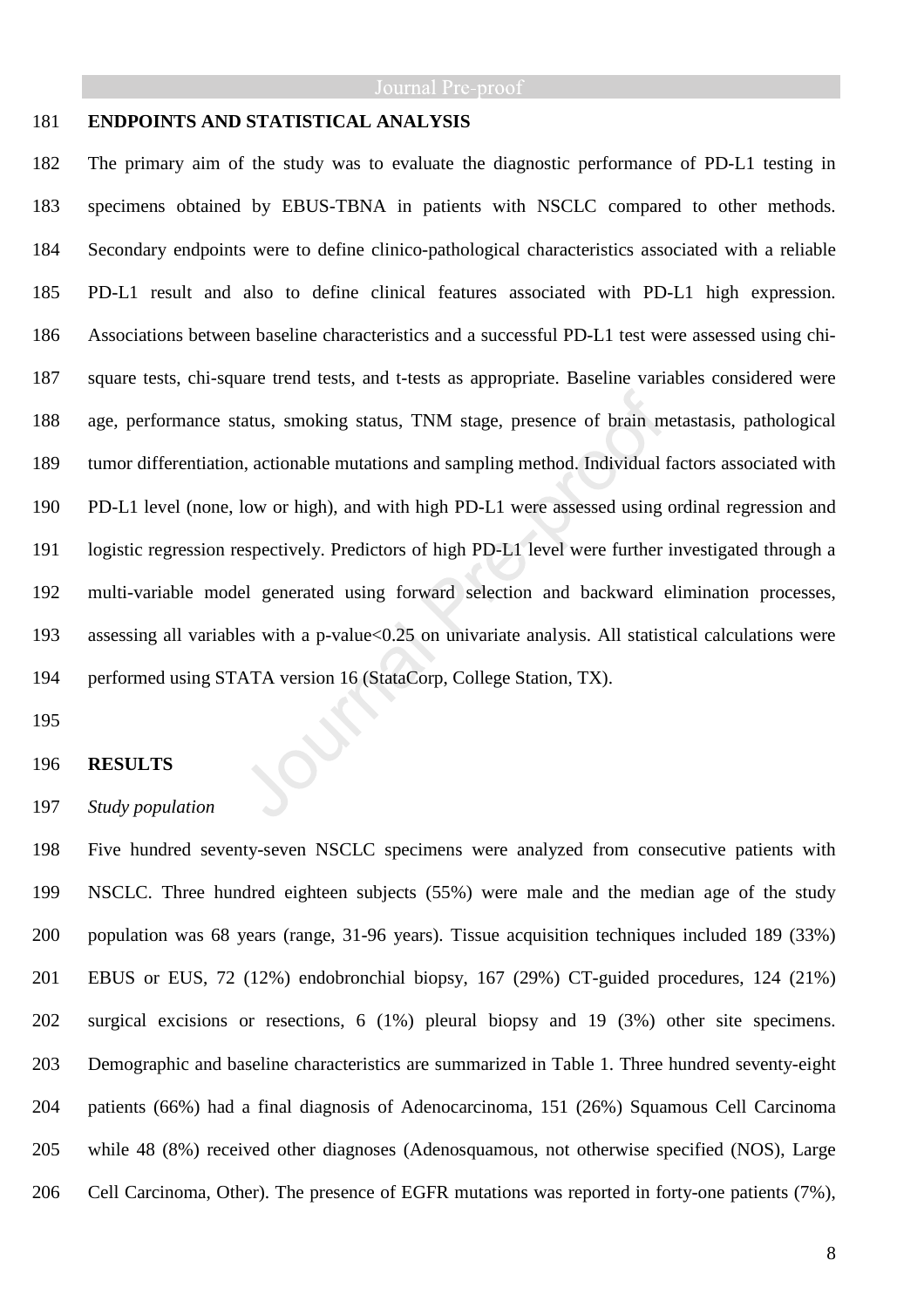207 ALK rearrangement in seven patients (1%) and ROS-1 rearrangement in only one case (<1%). For 208 EBUS-TBNA, 22-gauge needle was used in 78% of cases, 21-gauge needle in 20%, 19 and 25- 209 gauge needle in 1%. Lymph node stations sampled by EBUS-TBNA were reported in 210 Supplementary Table 1. Seven patients (3.7%) who underwent EBUS-TBNA had complications, 211 none of which resulted in early interruption of the procedure. In particular, significant bleeding 212 determined by the operator was documented in six cases (3.2%) while one patient (0.5%) 213 experienced desaturation with early recovery after the procedure. No patients required inpatient 214 admission after the procedure. The complication rates for endobronchial and transbronchial forceps 215 biopsies, CT-guided biopsies and surgery were 4.1%, 9.0% and 11.5%, respectively.

216

### 217 *PD-L1 assessment*

218 PD-L1 assessment was reported to be feasible in the majority of cases (Table 2). The overall rate of 219 assessment failure was 5% (29 patients). EBUS-TBNA provided adequate sampling for reliable PD-220 L1 testing in 95% (179/189) of patients. PD-L1 testing was feasible in 155/167 CT guided biopsies 221 (93%), 70/72 endobronchial biopsies (97%), 123/124 surgical specimens (99.2%) and 6/6 pleural 222 biopsies (100% ).

223 Failure rate among patients diagnosed with "other" methods was 21% (4/19), resulting in a 224 statistically significant difference when compared to the rest of the study population. Successful 225 PD-L1 assessment rates were similar across the different centers (range, 88.8%-100%). In the 226 EBUS-TBNA group, no differences were observed in yield between 21 and 22-gauge needle 227 (p=0.39). Older age was the only predictor of failure of PD-L1 assessment (OR=  $1.06$ , p=0.008) in 228 univariate analysis. The likelihood of a successful PD-L1 assay did not vary according to study site, 229 gender, ethnicity, smoking status, pack years, performance status, T-stage, N-stage, M-stage, 230 histological subtype, actionable mutations, biopsy type (original vs re-biopsy), presence of brain 231 metastases or receipt of prior radiotherapy. Although the non-squamous samples also underwent 232 analysis for EGFR mutations and ALK and ROS-1 rearrangement, specifically no differences were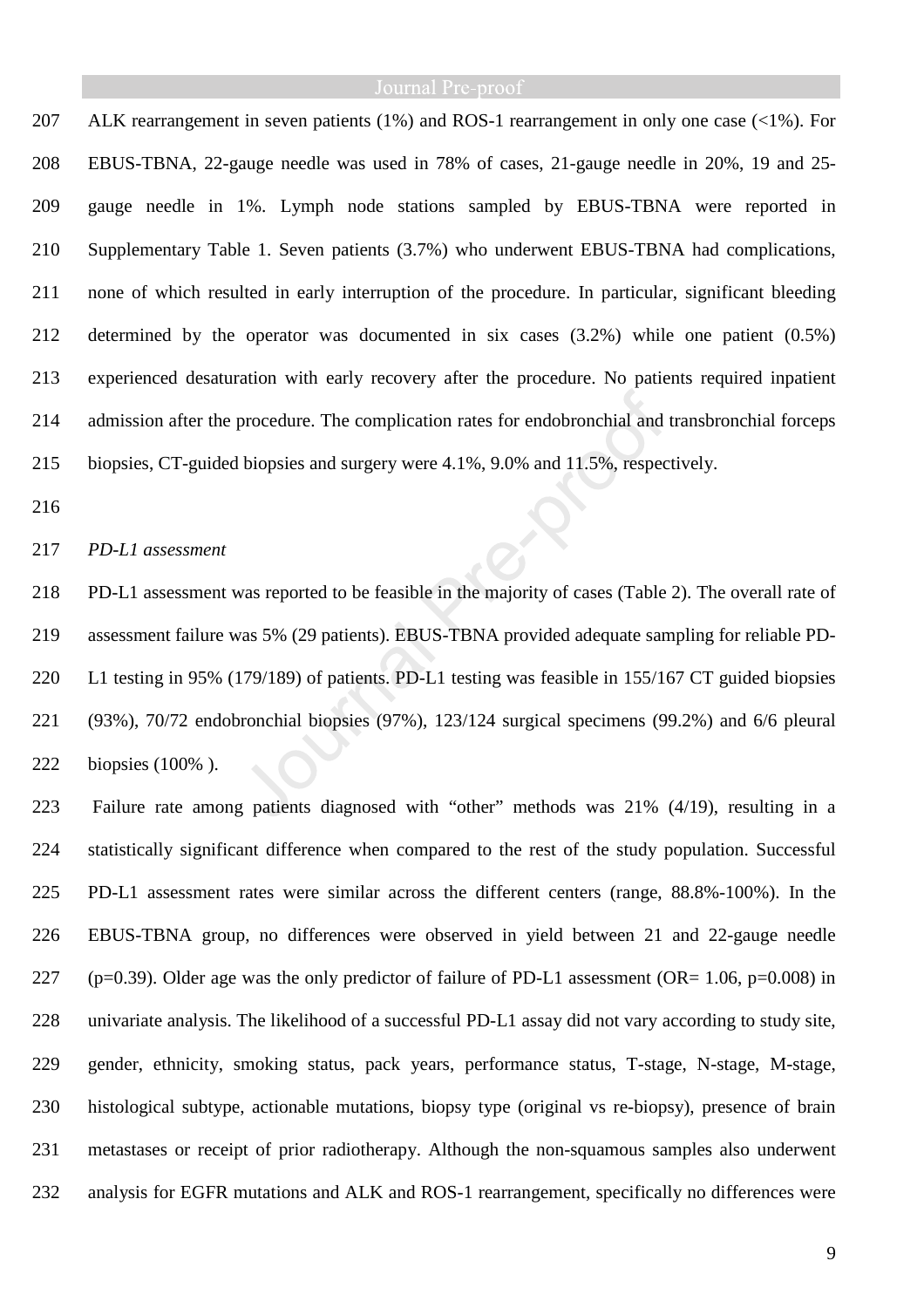- 233 observed in PD-L1 assessment failure rate between adenocarcinoma and squamous cell carcinoma 234 (p=0.825).
- 235
- 236
- 237 *Predictors of PD-L1 expression*

238 PD-L1 tumor proportion staining was negative (<1%) in 234 patients (42.7%), low (1-49%) in 159 239 patients (29.0%), and high ( $> 50\%$ ) in 155 patients (28.3%). PD-L1 expression was not influenced 240 by the tissue sampling method (Table 3). However, we found that PD-L1 high expression was 241 associated with the presence of brain metastasis ( $p= 0.009$ ). In the model, dividing the study 242 population into high expression (TPS  $\geq$  50%) versus no or low expression (TPS  $<$  50%) we found 243 that high PD-L1 expression was associated with advanced N-stage ( $p=0.024$ ), M1 stage ( $p=0.031$ ), 244 Adenocarcinoma subtype  $(p=0.023)$  and presence of brain metastasis  $(p<0.001)$ . The final 245 multivariate model showed that higher N-stage (p=0.048) and the presence of brain metastasis 246 (p<0.001) were independently associated with high PD-L1 expression.

- 247
- 248 *Response to immunotherapy*

249 Fifty-six patients received immune checkpoint inhibitors (44 Pembrolizumab, 10 Nivolumab, 1 250 Atezolizumab, 1 Durvalumab). Table 4 demonstrates the response to immune checkpoint inhibitors 251 according to the line of treatment. 25 (44.6%) patients had disease progression, 20 (35.7%) patients 252 had stable disease, while 11 (19.6%) patients achieved a partial response. All patients with a partial 253 response were observed to have high PD-L1 expression. Disease response was not associated with 254 mode of tissue sampling.

255

### 256 **DISCUSSION**

257 *PD-L1 expression as predictive biomarker in NSCLC*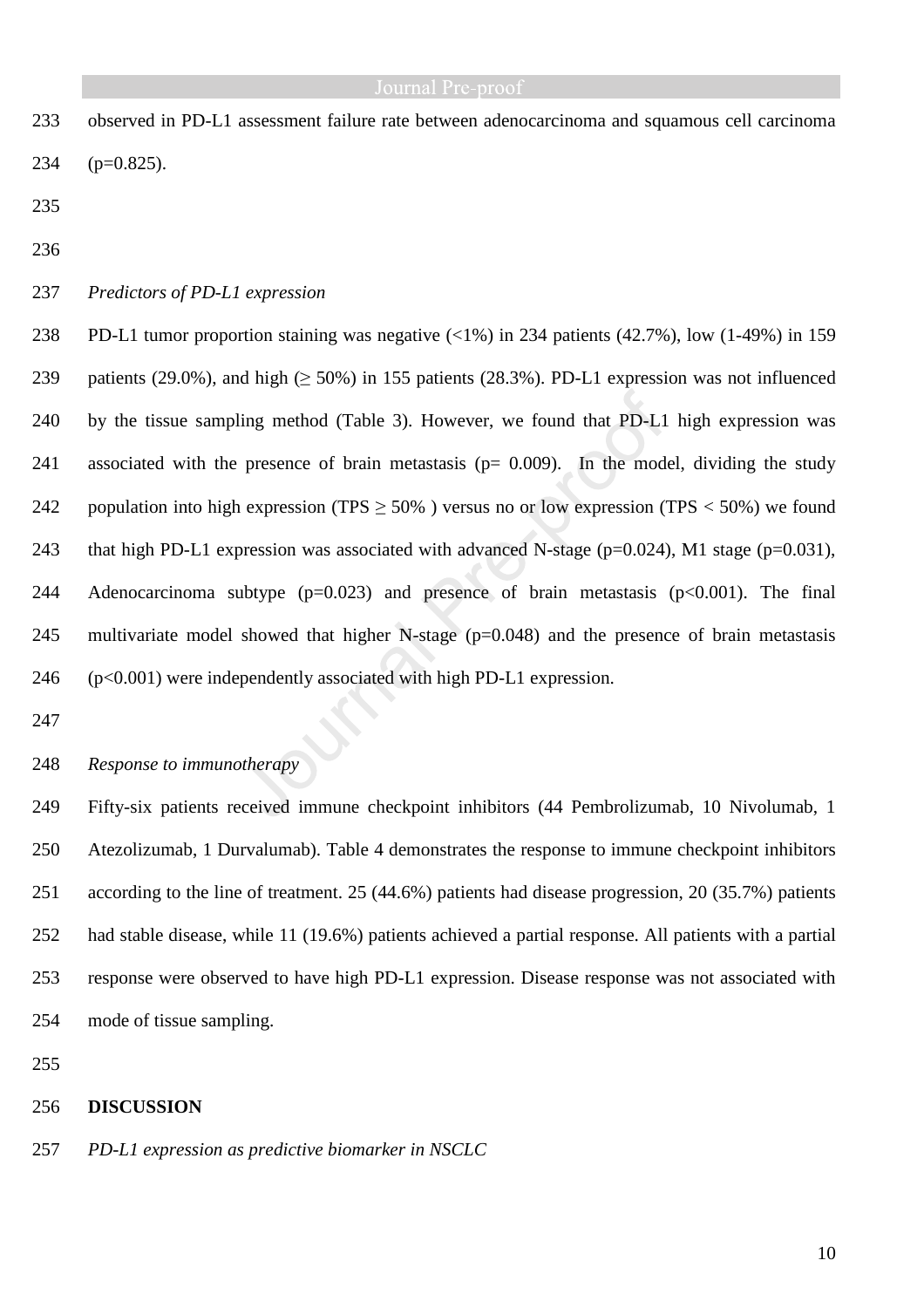258 In the management of advanced NSCLC, molecular subtyping and PD-L1 status assessment have  $259$  become critical in selecting the most appropriate treatment<sup>10</sup>. Recently, several anti PD-1 and anti 260 PD-L1 agents have been approved by the FDA and EMA for patients with metastatic NSCLC who 261 do not harbor an EGFR mutation or ALK rearrangement both in the first and second line settings. 262 Pembrolizumab has received approval for first-line monotherapy for patients with tumor in which at 263 least 50% of cells express PD-L1 or in second-line treatment for patients with tumor whose at least 264 1% cells express PD-L1 on cell surface<sup> $11-14$ </sup>. However, these trials specifically excluded patients 265 with tissue acquired by EBUS-TBNA despite at least 1/3 of patients having this procedure in 266 clinical practice. In 2016, the Papanicolaou Society of Cytopathology recommended against the use 267 of cytology samples for PD-L1 IHC testing due to insufficient data<sup>15</sup>. Similarly, the Pulmonary 268 Pathology Society<sup>16</sup> highlighted the lack of validation for cytology preparation in PD-L1 testing, 269 though for many patients with advanced NSCLC they are often the only specimens available. PD-270 L1 analysis is now also required in Europe for patients with stage III disease to receive 271 immunotherapy after concurrent chemoradiotherapy<sup>17</sup>. For these patients, EBUS-TBNA provides an 272 important dual purpose of providing a tissue diagnosis as well as accurately mapping malignant 273 intra-thoracic lymph nodes. In this study, we show that EBUS-TBNA provides samples suitable for 274 PD-L1 testing and that response rates to immunotherapy do not depend upon modality of tissue 275 acquisition.

276 Several limitations of assessing PD-L1 expression are recognized. These include the tumor spatial 277 heterogeneity among different sections of the same sample or at different sites coupled with the 278 dynamic changes in PD-L1 expression over time<sup>18</sup>. However, at this time it represents the only 279 biomarker approved by the regulatory agencies for first line immunotherapy in NSCLC, while 280 others (microsatellite instability, tumor mutation burden, tumor microenvironment, gut 281 microbiome) are currently under investigation or in late stage of development.

282

283 *PD-L1 quantification in EBUS-TBNA*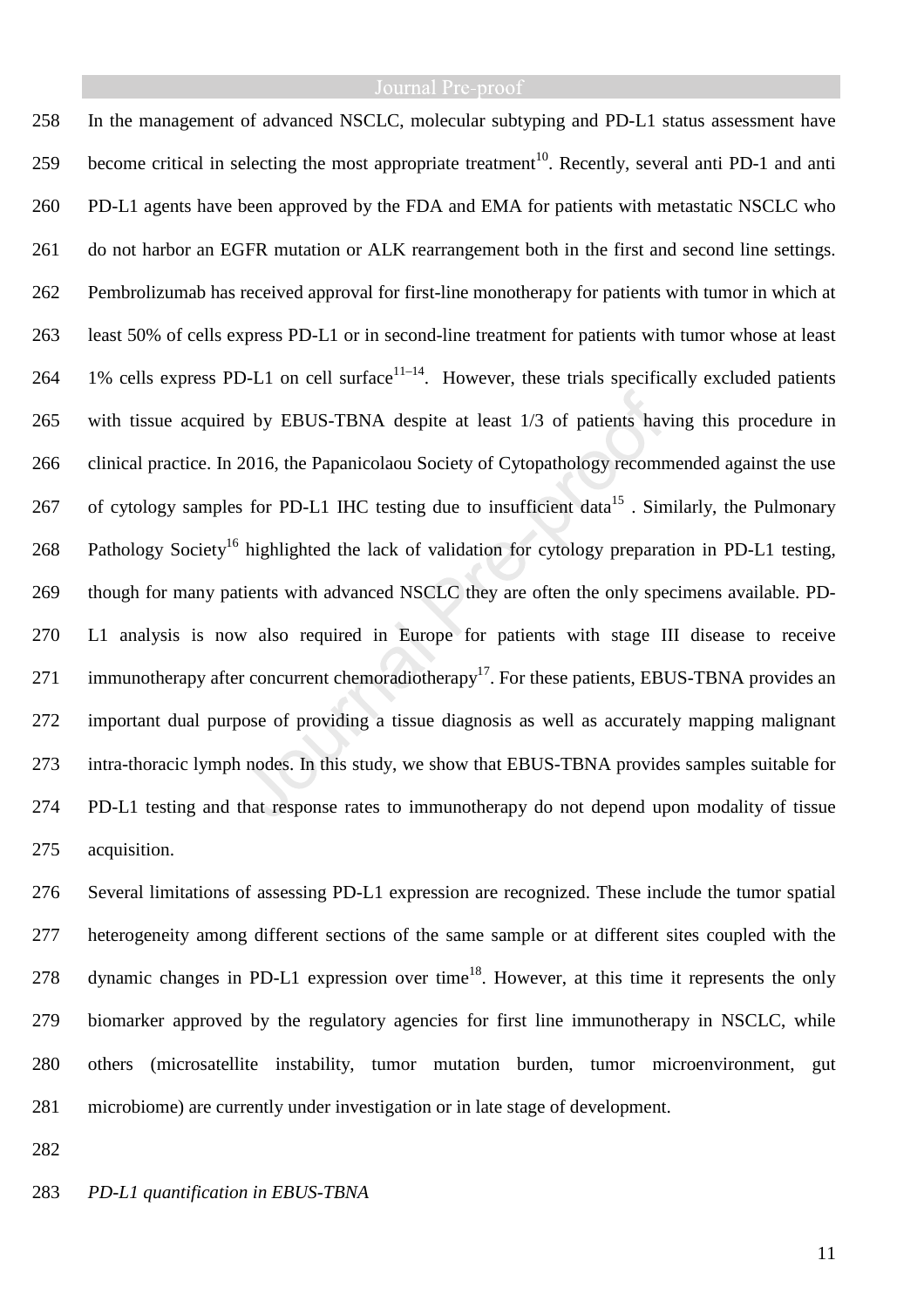284 Few studies have investigated the feasibility of PD-L1 assessment by EBUS-FNA<sup>19</sup>. Stoy et al<sup>20</sup> 285 examined the PD-L1 quantification in cytology specimens and they showed successful assessment 286 in 90.9% (20/22) of patients. This study included sixteen EBUS-TBNA, four endobronchial fine 287 needle aspirations and two bronchoscopic-FNA of peripheral nodules; two unsuccessful EBUS tests 288 were because the cell block had <100 cells. They also found a good concordance in two patients 289 who had same site both cytology and histology samples. In another single-center retrospective study 290 collecting 188 patients with lung cancer, Heyman et al.  $^{21}$  found that cytology specimens were 291 adequate for PD-L1 quantification in 90% of patients, while small biopsy and surgical resection 292 completed assessment rates were 96% and 99%, respectively. Interestingly, only 25 of 214 293 specimens (11.7%) were from EBUS-TBNA, while 36.0% of samples were from surgical resection 294 which is not commonly performed in patients who are currently candidates for immune checkpoint 295 inhibitors. Similar results are described in a larger study which included 252 EBUS-TBNA samples 296 and compared cytology, small biopsies and surgical resections. The authors reported 92% sample 297 adequacy for PD-L1 testing for cytology or small biopsy specimens<sup>22</sup>. In this study the fixation 298 process (formalin only versus methanol/alcohol only versus both) did not influence the PD-L1 299 staining. Very recently, Biswas et al, using the PD-L1 22C3 pharmDx assay, confirmed that EBUS- $300$  TBNA was able to allow the PD-L1 quantification in 86% of cases<sup>23</sup>. These studies reflect our 301 findings in 566 patients in whom the rate of failure of PD-L1 testing was 4.8% in the EBUS group. 302 Other studies have investigated the concordance in PD-L1 expression between EBUS-TBNA and 303 other samples<sup>24</sup>. Sakakibara et al.<sup>25</sup> found a good correlation between EBUS samples and surgical 304 samples in both primary ( $r=0.75$ ;  $p=0.08$ ,  $n=6$ ) and metastatic site ( $r=0.93$ ;  $p:0.02$ ,  $n=5$ ); However, 305 the IHC antibody used (EPR1161,Abcam, Cambridge, Massachusetts) was not one of the approved 306 companion assays developed with immune checkpoint inhibitors.

307 An important finding from our study is that older age was associated with a higher chance of a 308 failed PD-L1 assessment. EBUS-TBNA has previously been shown to have an excellent safety 309 profile coupled with an excellent yield for malignancy in older subjects  $26,27$ . Our data suggest that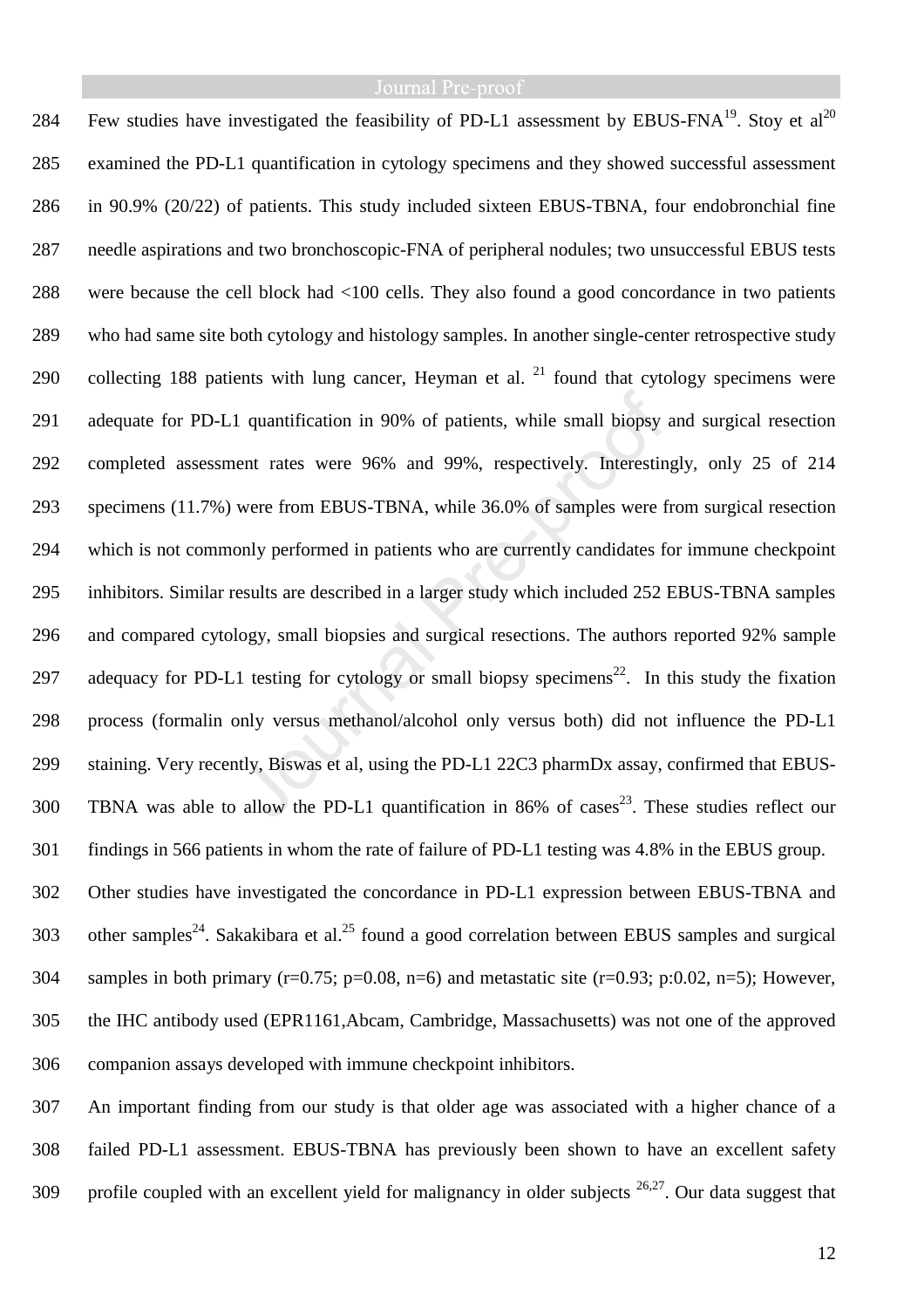310 specimen quality may be inferior in the older patient, perhaps reflecting the challenges of obtaining 311 sufficient diagnostic material in this important group of patients.

312

## 313 *Clinico-pathological features of PD-L1 expression*

314 In this large multicenter study, we report the novel findings that PD-L1 expression is associated 315 with higher N-stage and the presence of brain metastasis. Previous studies have shown conflicting 316 results. Shimoji et al<sup>28</sup> reported that in 220 patients undergoing surgical resection, PD-L1 317 expression was correlated with younger age, smoking habit and solid pattern in adenocarcinoma 318 subjects, while multivariate analysis however revealed that only the solid adenocarcinoma subtype 319 was an independent predictor of PD-L1 expression. This study however was limited by fact that 320 only patients with early stage disease were included and all samples were from surgical resections. 321 In another article  $^{29}$  using the E1L3N assay in 297 patients, the authors found that PD-L1 expression 322 on tumor cells was higher in men ( $p < 0.0001$ ), older ( $p = 0.0321$ ), smokers ( $p < 0.0001$ ), high 323 histologic grade ( $p = 0.0012$ ) and squamous cell histotype ( $p = 0.0412$ ) patients. More recently, a 324 larger retrospective cohort study of 2402 surgically resected stage I-III NSCLC patients found that  $325$  PD-L1 positivity was more frequent in never smokers, higher disease stages and larger tumors<sup>30</sup>. In 326 this study, PD-L1 expression in adenocarcinoma patients was associated with better clinical 327 outcomes (OS, time to relapse and relapse-free survival), though these data are heterogeneous 328 among the previous published papers  $31-33$ .

329 Our study confirms findings of a recent metanalysis  $34$  showing that PD-L1 expression was 330 increased in patients with lymph node metastasis ( $OR = 1.34$ , 95% CI: 1.19–1.50, P < 0.001) and 331 TNM stage (OR = 1.45, 95% CI: 1.18–1.78; P < 0.001) but also for the first time that PD-L1 strong 332 positive patients were more likely to have brain metastases. These data are, of great interest as the 333 immune checkpoint inhibitors clinical trials excluded patients with presence of untreated or 334 unstable brain metastasis<sup>1–4,35</sup> and the management of patients with NSCLC and brain metastases is 335  $evolving^{36}$ .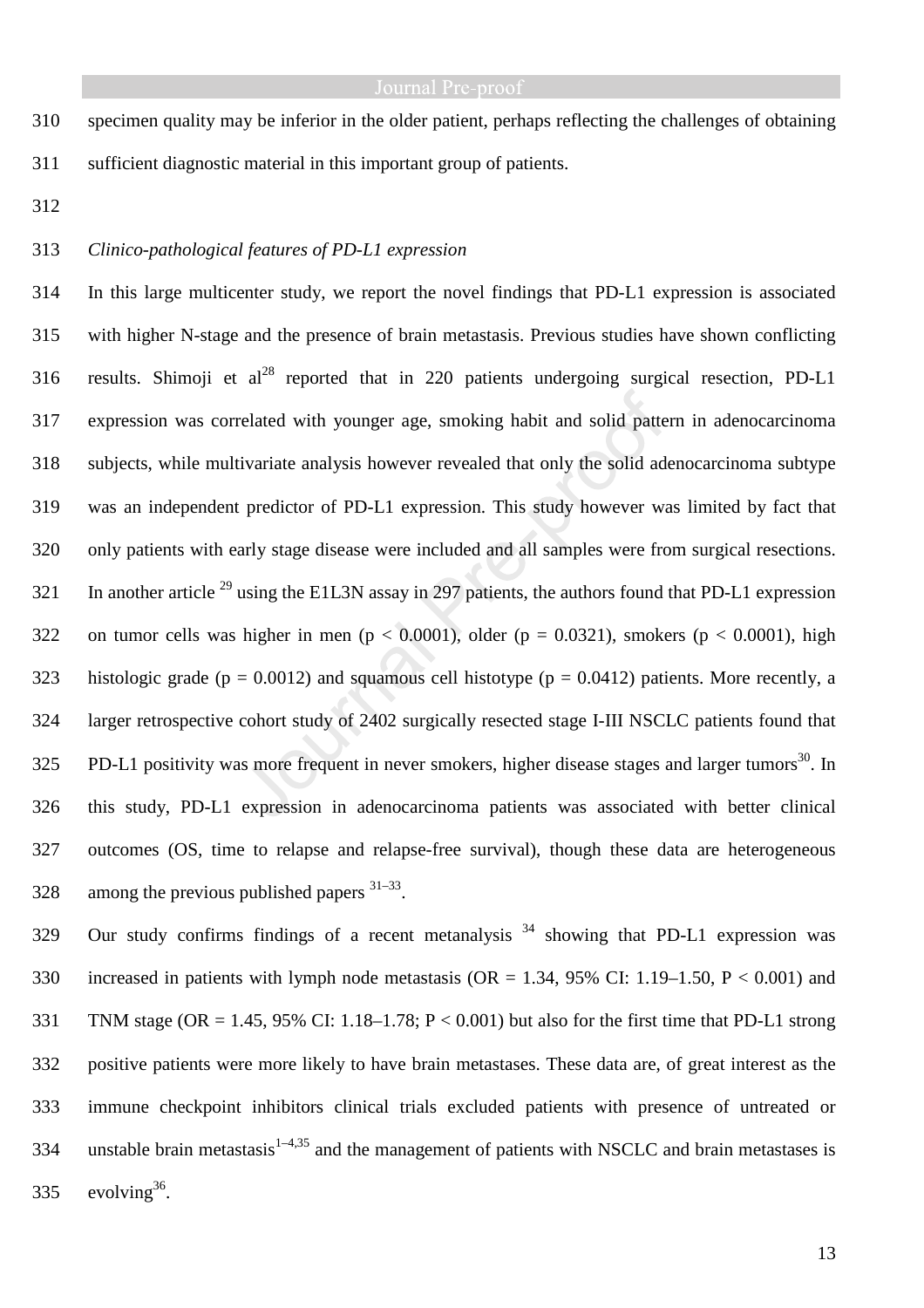336

## 337 *Study limitations*

338 To our knowledge, this is the largest study to assess the feasibility of PD-L1 testing using different 339 modes of tissue acquisition and provides multi-center real world data. However, there are several 340 limitations. First, PD-L1 expression, was evaluated by local pathology units only without any 341 control of inter-observer variability. However, the same approved assay was used in each center. No 342 specific assessment of concordance between EBUS specimens and surgical lymph node sampling 343 was planned in this study. This would have required surgical sampling of intra-thoracic lymph 344 nodes which is currently not standard practice in patients with advanced disease for whom 345 immunotherapy is currently licensed. The study included patients biopsied before the routine 346 approval of checkpoint inhibitors and many of the subjects who received immunotherapy were 347 within clinical trials. Thus, the small number of patients treated with immune checkpoint antibodies 348 did not allow any further consideration of factors that may predict response to immunotherapy.

349

### 350 **Conclusions**

351 EBUS-TBNA represents an important investigation for tissue acquisition in patients with lung 352 cancer as well as for lymph node staging. In this multicenter study, we have demonstrated that 353 EBUS-TBNA allows adequate sampling for testing PD-L1 in a broad population of NSCLC 354 patients. We have also reported that patients with advanced N-stage and brain metastasis are more 355 likely to express high levels of PD-L1. Finally, these data provide evidence that EBUS-TBNA 356 samples are suitable for complete molecular profiling, including PD-L1 testing, to allow decisions 357 regarding treatments and clinical trial eligibility to be made.

358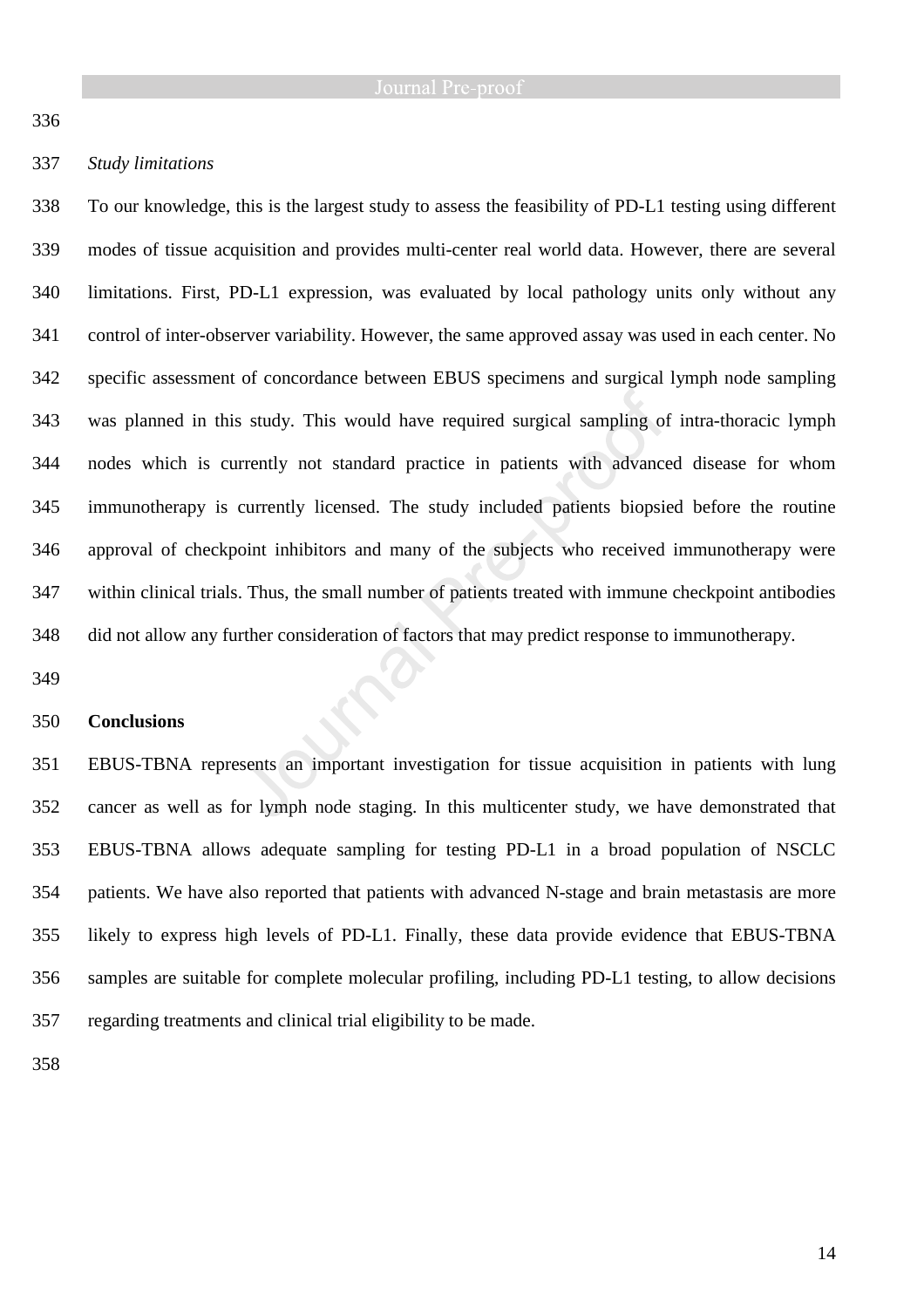## **Acknowledgement**

- 360 F.P. was supported by ERS fellowship (STRTF 201704-00150). S.M.J. is a Wellcome Trust Senior
- 361 Fellow in Clinical Science (WT107963AIA). S.M.J. is supported by the Rosetrees Trust, the Roy
- 362 Castle Lung Cancer Foundation and the UCLH Charitable Foundation. NN is supported by an MRC
- 363 Clinical Academic Research Partnership (MR/T02481X/1). This work was undertaken at
- 364 UCLH/UCL who received a proportion of funding from the Department of Health's NIHR
- 365 Biomedical Research Centre's funding scheme (N.N., S.M.J.).

## **Authors Contribution**

- Each author contributed to the study as follows:
- Conception and design of the work (NN, SMJ, DRB, RB, IW, ADL, KK); Data acquisition (FP,AdB,
- UM, ME, SJ,LY) ; Statistical Analysis (MN); Drafting the work or revising it critically (FP, MN, ADL,
- IW, MM, ME, RB, SMJ, KK, AnB, LY,NN). NN is the guarantor of the paper, taking responsibility for
- the integrity of the work as a whole, from inception to published article.

Our

- 
- 
-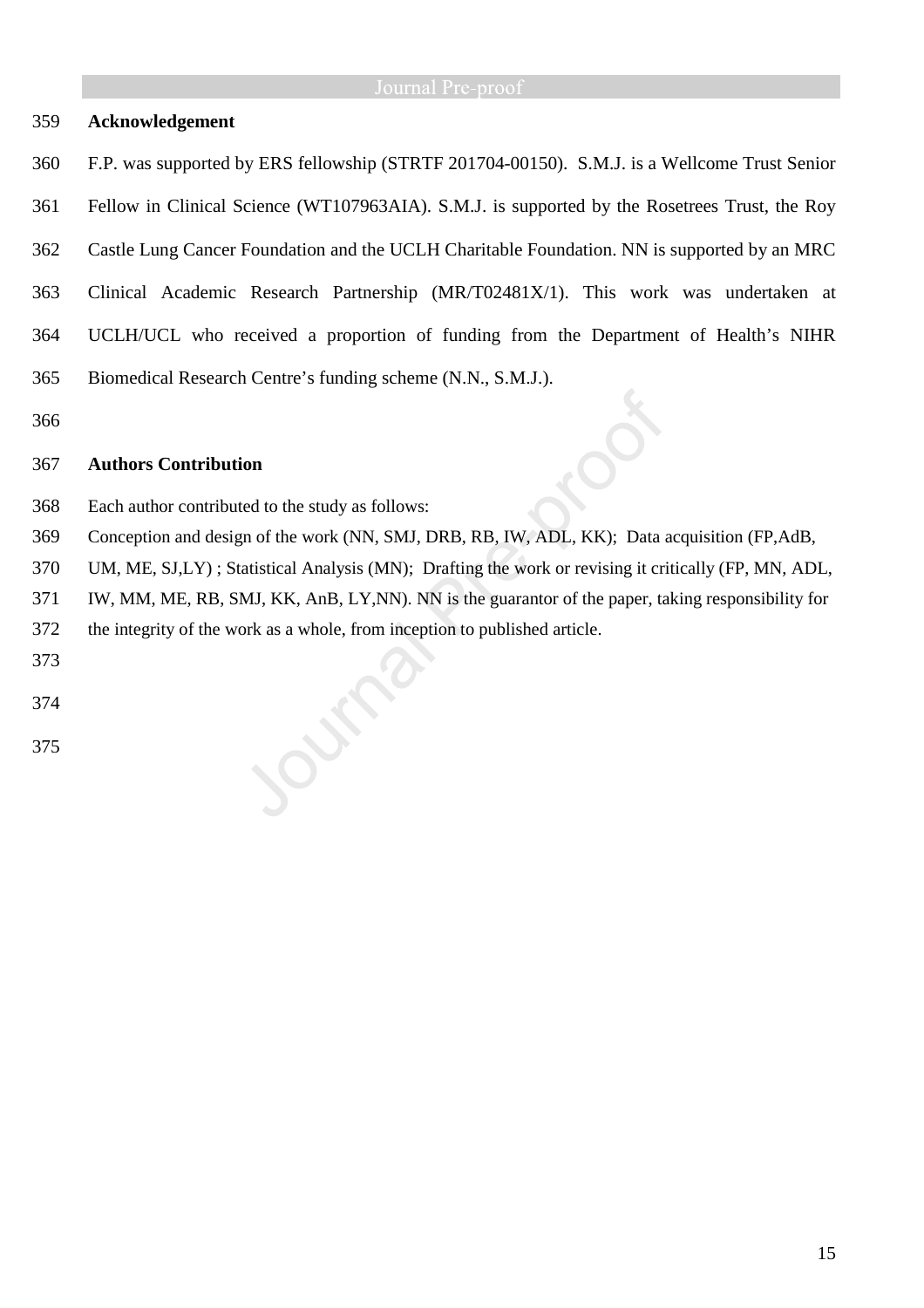|                                 |     | Journal Pre-proof                                                                                  |
|---------------------------------|-----|----------------------------------------------------------------------------------------------------|
| 376<br>377<br>378<br>379<br>380 |     |                                                                                                    |
| 381<br>382                      |     | <b>REFERENCES</b>                                                                                  |
| 383                             |     |                                                                                                    |
| 384                             | 1.  | Reck M, Rodríguez-Abreu D, Robinson AG, et al. Pembrolizumab versus Chemotherapy for PD-L1–        |
| 385                             |     | Positive Non-Small-Cell Lung Cancer. N Engl J Med. 2016;375(19):1823-1833.                         |
| 386                             |     | doi:10.1056/NEJMoa1606774                                                                          |
| 387                             | 2.  | Borghaei H, Paz-Ares L, Horn L, et al. Nivolumab versus Docetaxel in Advanced Nonsquamous          |
| 388                             |     | Non-Small-Cell Lung Cancer. N Engl J Med. 2015;373(17):1627-1639.                                  |
| 389                             |     | doi:10.1056/NEJMoa1507643                                                                          |
| 390                             | 3.  | Herbst RS, Baas P, Kim DW, et al. Pembrolizumab versus docetaxel for previously treated, PD-L1-    |
| 391                             |     | positive, advanced non-small-cell lung cancer (KEYNOTE-010): A randomised controlled trial.        |
| 392                             |     | Lancet. 2016;387(10027):1540-1550. doi:10.1016/S0140-6736(15)01281-7                               |
| 393                             | 4.  | Fehrenbacher L, Spira A, Ballinger M, et al. Atezolizumab versus docetaxel for patients with       |
| 394                             |     | previously treated non-small-cell lung cancer (POPLAR): A multicentre, open-label, phase 2         |
| 395                             |     | randomised controlled trial. <i>Lancet</i> . 2016;387(10030):1837-1846. doi:10.1016/S0140-         |
| 396                             |     | 6736(16)00587-0                                                                                    |
| 397                             | 5.  | Antonia S, Goldberg SB, Balmanoukian A, et al. Safety and antitumour activity of durvalumab plus   |
| 398                             |     | tremelimumab in non-small cell lung cancer: A multicentre, phase 1b study. Lancet Oncol.           |
| 399                             |     | 2016;17(3):299-308. doi:10.1016/S1470-2045(15)00544-6                                              |
| 400                             | 6.  | Korman AJ, Peggs KS, Allison JP. Checkpoint blockade in cancer immunotherapy. Adv Immunol.         |
| 401                             |     | 2006;90:297-339. doi:10.1016/S0065-2776(06)90008-X                                                 |
| 402                             | 7.  | Navani N, Brown JM, Nankivell M, et al. Suitability of endobronchial ultrasound-guided             |
| 403                             |     | transbronchial needle aspiration specimens for subtyping and genotyping of non-small cell lung     |
| 404                             |     | cancer: A multicenter study of 774 patients. Am J Respir Crit Care Med. 2012;185(12):1316-1322.    |
| 405                             |     | doi:10.1164/rccm.201202-0294OC                                                                     |
| 406                             | 8.  | Beattie J, Yarmus L, Wahidi M, et al. The Immune Landscape of Non-Small-Cell Lung Cancer.          |
| 407                             |     | Utility of Cytologic and Histologic Samples Obtained through Minimally Invasive Pulmonary          |
| 408                             |     | Procedures. Am J Respir Crit Care Med. 2018;198(1):24-38. doi:10.1164/rccm.201712-2539PP           |
| 409                             | 9.  | Navani N, Nankivell M, Lawrence DR, et al. Lung cancer diagnosis and staging with endobronchial    |
| 410                             |     | ultrasound-guided transbronchial needle aspiration compared with conventional approaches: an open- |
| 411                             |     | label, pragmatic, randomised controlled trial. <i>Lancet Respir Med.</i> 2015;3(4):282-289.        |
| 412                             |     | doi:10.1016/S2213-2600(15)00029-6                                                                  |
| 413                             | 10. | Bianco A, Perrotta F, Barra G, Malapelle U, Rocco D, De Palma R. Prognostic Factors and            |
| 414                             |     | Biomarkers of Responses to Immune Checkpoint Inhibitors in Lung Cancer. Int J Mol Sci.             |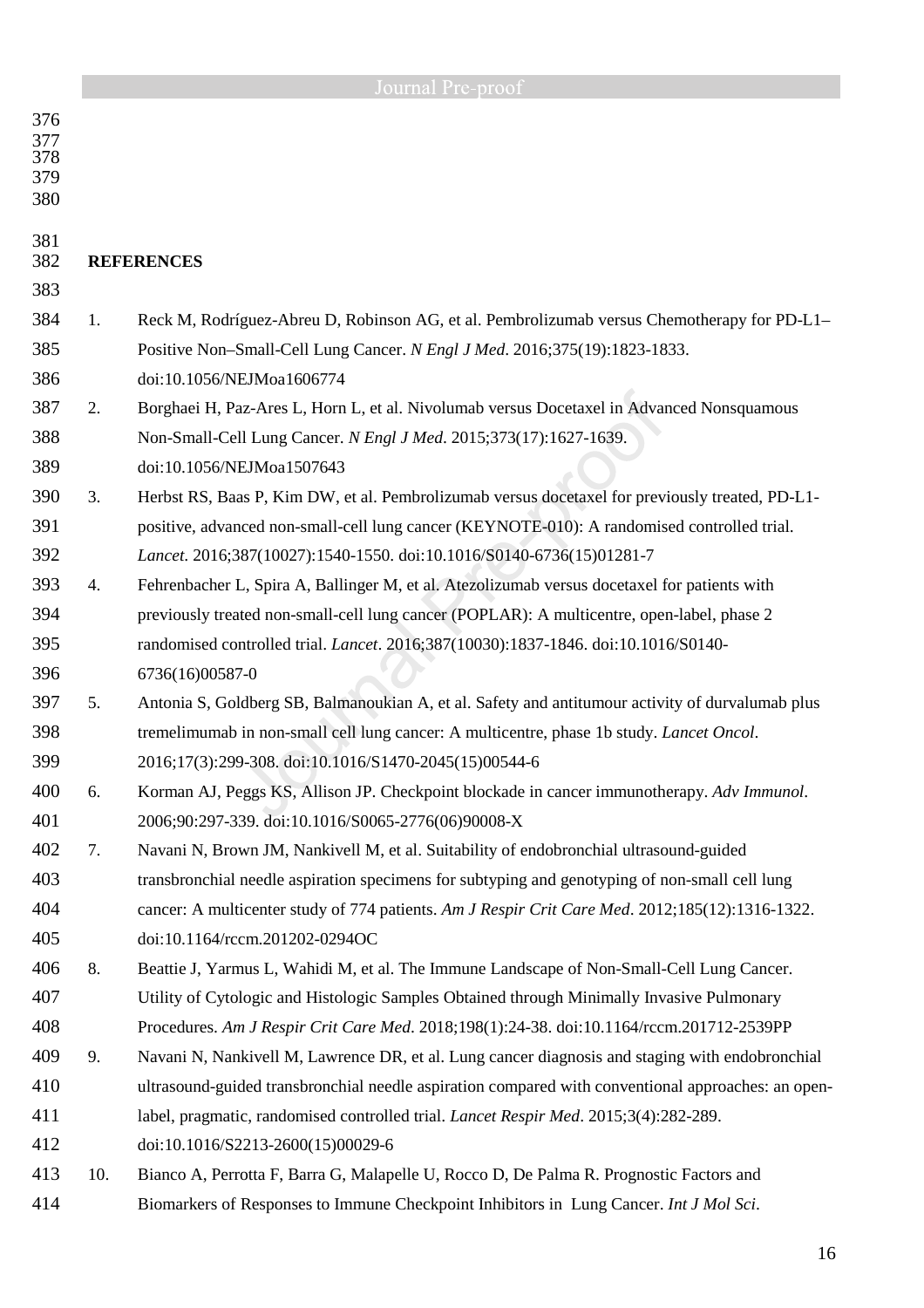|     |     | Journal Pre-proof                                                                                    |
|-----|-----|------------------------------------------------------------------------------------------------------|
| 415 |     | 2019;20(19). doi:10.3390/ijms20194931                                                                |
| 416 | 11. | Bianco A, Malapelle U, Rocco D, Perrotta F, Mazzarella G. Targeting immune checkpoints in non        |
| 417 |     | small cell lung cancer. Curr Opin Pharmacol. 2018;40:46-50. doi:10.1016/j.coph.2018.02.006           |
| 418 | 12. | Gandhi L, Rodriguez-Abreu D, Gadgeel S, et al. Pembrolizumab plus Chemotherapy in Metastatic         |
| 419 |     | Non-Small-Cell Lung Cancer. N Engl J Med. 2018;378(22):2078-2092.                                    |
| 420 |     | doi:10.1056/NEJMoa1801005                                                                            |
| 421 | 13. | Gandhi L, Garassino MC. Pembrolizumab plus Chemotherapy in Lung Cancer. N Engl J Med.                |
| 422 |     | 2018;379(11):e18. doi:10.1056/NEJMc1808567                                                           |
| 423 | 14. | Perrotta F, Rocco D, Vitiello F, et al. Immune Checkpoint Blockade for Advanced NSCLC: A New         |
| 424 |     | Landscape for Elderly Patients. <i>Int J Mol Sci.</i> 2019;20(9). doi:10.3390/ijms20092258           |
| 425 | 15. | Layfield LJ, Roy-Chowdhuri S, Baloch Z, et al. Utilization of ancillary studies in the cytologic     |
| 426 |     | diagnosis of respiratory lesions: The papanicolaou society of cytopathology consensus                |
| 427 |     | recommendations for respiratory cytology. Diagn Cytopathol. 2016;44(12):1000-1009.                   |
| 428 |     | doi:10.1002/dc.23549                                                                                 |
| 429 | 16. | Sholl LM, Aisner DL, Allen TC, et al. Programmed Death Ligand-1 Immunohistochemistry--A New          |
| 430 |     | Challenge for Pathologists: A Perspective From Members of the Pulmonary Pathology Society. Arch      |
| 431 |     | Pathol Lab Med. 2016;140(4):341-344. doi:10.5858/arpa.2015-0506-SA                                   |
| 432 | 17. | Antonia SJ, Villegas A, Daniel D, et al. Durvalumab after Chemoradiotherapy in Stage III Non-        |
| 433 |     | Small-Cell Lung Cancer. N Engl J Med. 2017;377(20):1919-1929. doi:10.1056/NEJMoa1709937              |
| 434 | 18. | Sacher AG, Gandhi L. Biomarkers for the Clinical Use of PD-1/PD-L1 Inhibitors in Non-Small-Cell      |
| 435 |     | Lung Cancer: A Review. JAMA Oncol. 2016;2(9):1217-1222. doi:10.1001/jamaoncol.2016.0639              |
| 436 | 19. | Gosney JR, Boothman A-M, Ratcliffe M, Kerr KM. Cytology for PD-L1 testing: A systematic              |
| 437 |     | review. Lung Cancer. 2020;141:101-106. doi:10.1016/j.lungcan.2020.01.010                             |
| 438 | 20. | Stoy SP, Rosen L, Mueller J, Murgu S. Programmed death-ligand 1 testing of lung cancer cytology      |
| 439 |     | specimens obtained with bronchoscopy. Cancer Cytopathol. 2018;126(2):122-128.                        |
| 440 |     | doi:10.1002/cncy.21941                                                                               |
| 441 | 21. | Heymann JJ, Bulman WA, Swinarski D, et al. Programmed death-ligand 1 expression in non-small         |
| 442 |     | cell lung carcinoma: Comparison among cytology, small biopsy, and surgical resection specimens.      |
| 443 |     | Cancer Cytopathol. 2017:1-12. doi:10.1002/cncy.21937                                                 |
| 444 | 22. | Wang H, Agulnik J, Kasymjanova G, et al. Cytology cell blocks are suitable for                       |
| 445 |     | immunohistochemical testing for PD-L1 in lung cancer. Ann Oncol. 2018;29(6):1417-1422.               |
| 446 |     | doi:10.1093/annonc/mdy126                                                                            |
| 447 | 23. | Biswas A, Leon ME, Drew P, et al. Clinical performance of endobronchial ultrasound-guided            |
| 448 |     | transbronchial needle aspiration for assessing programmed death ligand-1 expression in nonsmall cell |
| 449 |     | lung cancer. Diagn Cytopathol. 2018;46(5):378-383. doi:10.1002/dc.23900                              |
| 450 | 24. | Haragan A, Field JK, Davies MPA, Escriu C, Gruver A, Gosney JR. Lung Cancer Heterogeneity of         |
| 451 |     | PD-L1 expression in non-small cell lung cancer : Implications for specimen sampling in predicting    |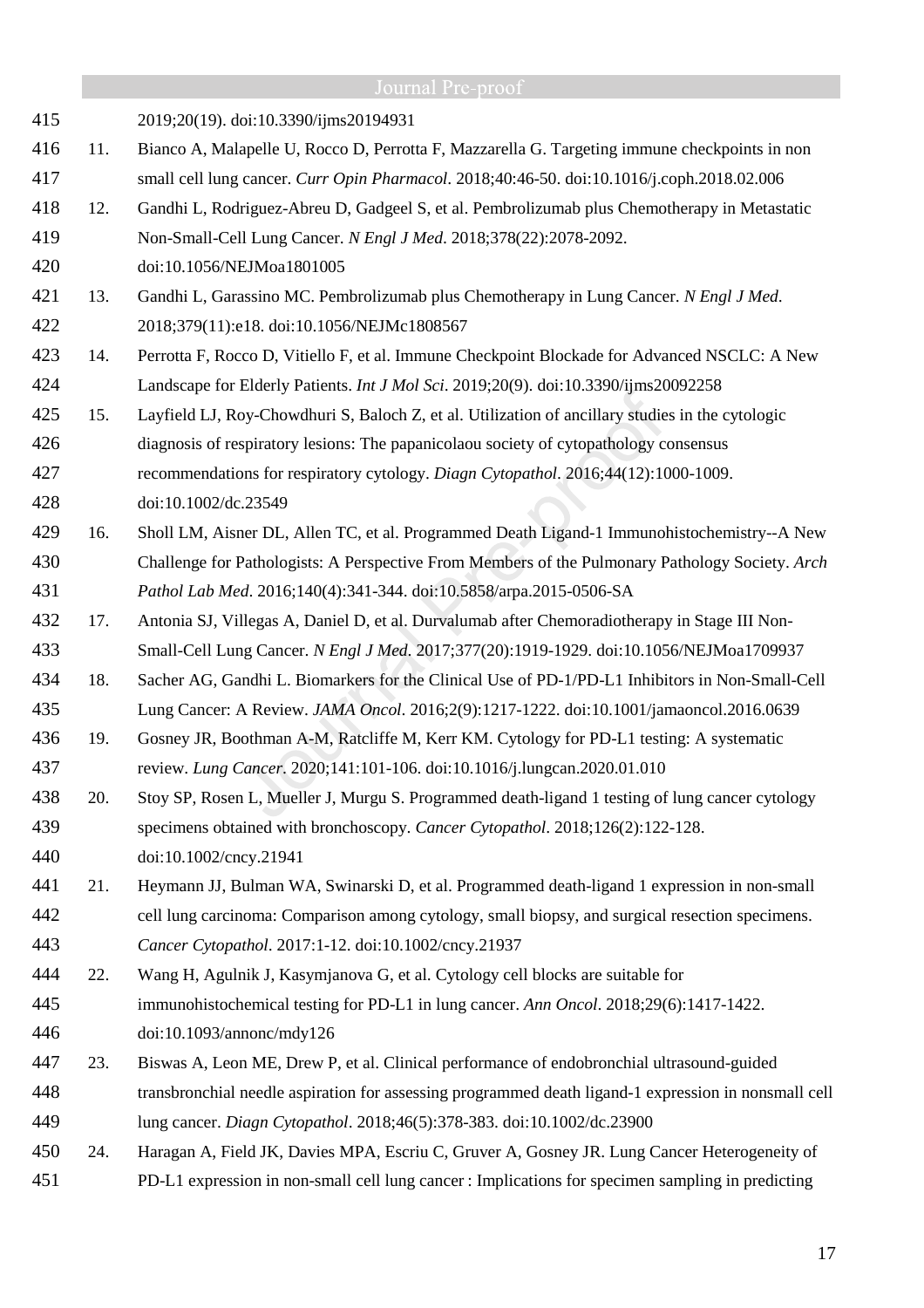|     |     | Journal Pre-proof                                                                                      |  |  |  |  |
|-----|-----|--------------------------------------------------------------------------------------------------------|--|--|--|--|
| 452 |     | treatment response. Lung Cancer. 2019;134(April):79-84. doi:10.1016/j.lungcan.2019.06.005              |  |  |  |  |
| 453 | 25. | Sakakibara R, Inamura K, Tambo Y, et al. EBUS-TBNA as a Promising Method for the Evaluation of         |  |  |  |  |
| 454 |     | Tumor PD-L1 Expression in Lung Cancer. Clin Lung Cancer. 2016:3-8.                                     |  |  |  |  |
| 455 |     | doi:10.1016/j.cllc.2016.12.002                                                                         |  |  |  |  |
| 456 | 26. | Evison M, Crosbie PAJ, Martin J, et al. EBUS-TBNA in elderly patients with lung cancer: Safety and     |  |  |  |  |
| 457 |     | performance outcomes. J Thorac Oncol. 2014;9(3):370-376. doi:10.1097/JTO.0000000000000085              |  |  |  |  |
| 458 | 27. | Okachi S, Imai N, Imaizumi K, et al. Endobronchial ultrasound transbronchial needle aspiration in      |  |  |  |  |
| 459 |     | older people. Geriatr Gerontol Int. 2013;13(4):986-992. doi:10.1111/ggi.12043                          |  |  |  |  |
| 460 | 28. | Shimoji M, Shimizu S, Sato K, et al. Lung Cancer Clinical and pathologic features of lung cancer       |  |  |  |  |
| 461 |     | expressing programmed cell death ligand 1 (PD-L1). Lung Cancer. 2016;98:69-75.                         |  |  |  |  |
| 462 |     | doi:10.1016/j.lungcan.2016.04.021                                                                      |  |  |  |  |
| 463 | 29. | Jiang L, Su X, Zhang T, et al. PD-L1 expression and its relationship with oncogenic drivers in non-    |  |  |  |  |
| 464 |     | small cell lung cancer (NSCLC). Oncotarget. 2017;8(16):26845-26857.                                    |  |  |  |  |
| 465 |     | doi:10.18632/oncotarget.15839                                                                          |  |  |  |  |
| 466 | 30. | Kerr KM, Thunnissen E, Dafni U, et al. A retrospective cohort study of PD-L1 prevalence, molecular     |  |  |  |  |
| 467 |     | associations and clinical outcomes in patients with NSCLC: Results from the European Thoracic          |  |  |  |  |
| 468 |     | Oncology Platform (ETOP) Lungscape Project. Lung Cancer. 2019;131:95-103.                              |  |  |  |  |
| 469 |     | doi:10.1016/j.lungcan.2019.03.012                                                                      |  |  |  |  |
| 470 | 31. | Mori S, Motoi N, Ninomiya H, et al. High expression of programmed cell death 1 ligand 1 in lung        |  |  |  |  |
| 471 |     | adenocarcinoma is a poor prognostic factor particularly in smokers and wild-type epidermal growth-     |  |  |  |  |
| 472 |     | factor receptor cases. Pathol Int. 2017;67(1):37-44. doi:10.1111/pin.12489                             |  |  |  |  |
| 473 | 32. | Takada K, Okamoto T, Shoji F, et al. Clinical Significance of PD-L1 Protein Expression in Surgically   |  |  |  |  |
| 474 |     | Resected Primary Lung Adenocarcinoma. J Thorac Oncol. 2016;11(11):1879-1890.                           |  |  |  |  |
| 475 |     | doi:10.1016/j.jtho.2016.06.006                                                                         |  |  |  |  |
| 476 | 33. | Cooper WA, Tran T, Vilain RE, et al. PD-L1 expression is a favorable prognostic factor in early stage  |  |  |  |  |
| 477 |     | non-small cell carcinoma. Lung Cancer. 2015;89(2):181-188. doi:10.1016/j.lungcan.2015.05.007           |  |  |  |  |
| 478 | 34. | Zhang M, Li G, Wang Y, et al. Expression in lung cancer and its correlation with driver mutations: A   |  |  |  |  |
| 479 |     | meta-analysis. Sci Rep. 2017;7(1):1-10. doi:10.1038/s41598-017-10925-7                                 |  |  |  |  |
| 480 | 35. | Brahmer J, Reckamp KL, Baas P, et al. Nivolumab versus Docetaxel in Advanced Squamous-Cell             |  |  |  |  |
| 481 |     | Non-Small-Cell Lung Cancer. N Engl J Med. 2015;373(2):123-135. doi:10.1056/NEJMoa1504627               |  |  |  |  |
| 482 | 36. | Goldberg SB, Gettinger SN, Mahajan A, et al. Pembrolizumab for patients with melanoma or non-          |  |  |  |  |
| 483 |     | small-cell lung cancer and untreated brain metastases: early analysis of a non-randomised, open-label, |  |  |  |  |
| 484 |     | phase 2 trial. <i>Lancet Oncol.</i> 2016;17(7):976-983. doi:10.1016/S1470-2045(16)30053-5              |  |  |  |  |
| 485 |     |                                                                                                        |  |  |  |  |
| 486 |     |                                                                                                        |  |  |  |  |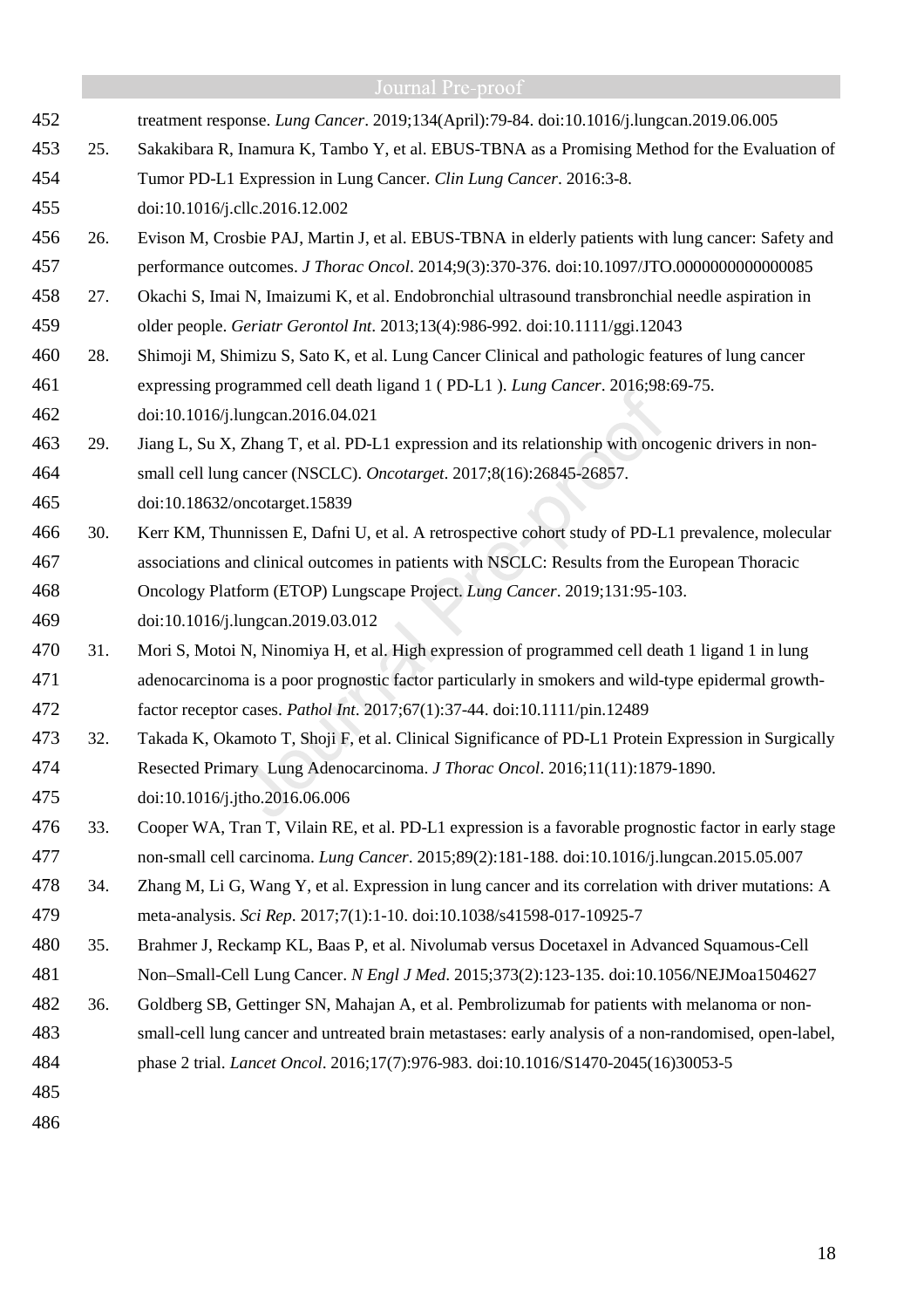## **TABLES**

Table 1. Baseline characteristics.

|                                                     |                     | All patients |
|-----------------------------------------------------|---------------------|--------------|
|                                                     |                     | $N = 577$    |
| Age                                                 | Median              | 68           |
|                                                     | IQR                 | $61 - 74$    |
|                                                     | Range               | $31 - 96$    |
|                                                     |                     |              |
| Sex                                                 | Male                | 318 (55%)    |
|                                                     | Female              | 259 (45%)    |
|                                                     |                     |              |
| Ethnicity                                           | Caucasian           | 429 (88%)    |
|                                                     | Other               | 57 (12%)     |
|                                                     | Missing             | 91           |
|                                                     |                     |              |
| Smoking status                                      | Current             | 142 (27%)    |
|                                                     | Former              | 312 (59%)    |
|                                                     | Never               | 77 (15%)     |
|                                                     | Missing             | 46           |
|                                                     |                     |              |
| Pack years (those with<br>smoking status data only) | $\boldsymbol{0}$    | 77 (15%)     |
|                                                     | $<$ 20              | 60(11%)      |
|                                                     | $20+$               | 298 (56%)    |
|                                                     | Missing (but $>0$ ) | 96 (18%)     |
|                                                     |                     |              |
| Performance status                                  | $\overline{0}$      | 122 (25%)    |
|                                                     | $\overline{1}$      | 262 (53%)    |
|                                                     | $\overline{2}$      | 67(14%)      |
|                                                     | 3                   | 31(6%)       |
| ۰                                                   | $\overline{4}$      | 9(2%)        |
|                                                     | Missing             | 86           |
|                                                     |                     |              |
| T-stage                                             | $\mathbf{1}$        | 85(16%)      |
|                                                     | $\overline{c}$      | 168 (32%)    |
|                                                     | $\overline{3}$      | 125 (24%)    |
|                                                     | $\overline{4}$      | 151 (29%)    |
|                                                     | Missing             | 48           |
|                                                     |                     |              |
| N-stage                                             | $\boldsymbol{0}$    | 121 (23%)    |
|                                                     | $\mathbf{1}$        | 63 (12%)     |
|                                                     | $\overline{2}$      | 202 (38%)    |
|                                                     | $\overline{3}$      | 142 (27%)    |
|                                                     | Missing             | 49           |
|                                                     |                     |              |
| M-stage                                             | $\boldsymbol{0}$    | 218 (42%)    |
|                                                     | $\mathbf{1}$        | 307 (58%)    |
|                                                     | Missing             | 52           |
|                                                     |                     |              |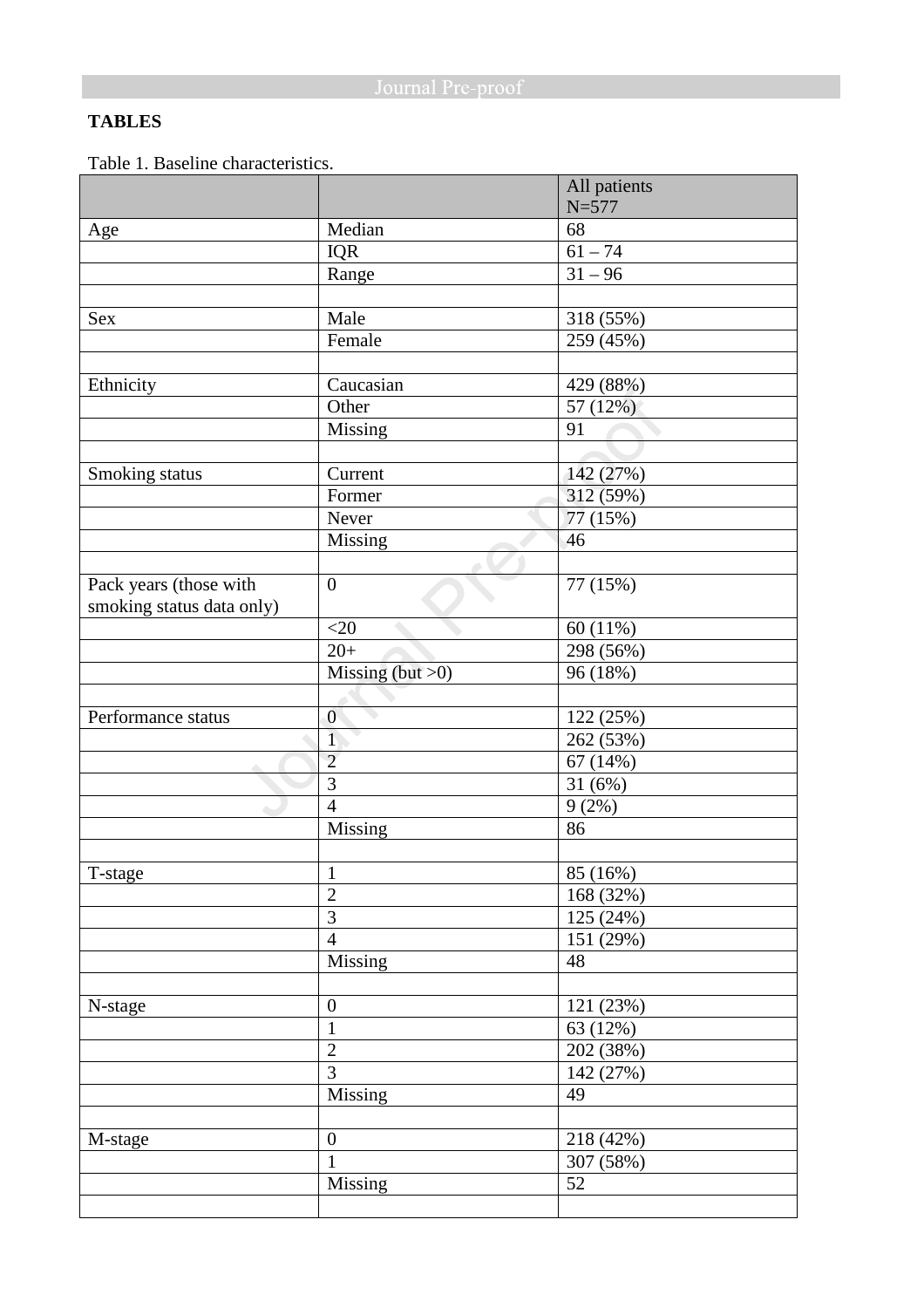| Journal Pre-proof       |                      |                           |  |
|-------------------------|----------------------|---------------------------|--|
|                         |                      | All patients<br>$N = 577$ |  |
| Histology               | Adenocarcinoma       | 378 (66%)                 |  |
|                         | Squamous             | 151 (26%)                 |  |
|                         | Other                | 48 (8%)                   |  |
|                         |                      |                           |  |
| Sampling method         | <b>EBUS/EUS</b>      | 189 (33%)                 |  |
|                         | Endobronchial biopsy | 72 (12%)                  |  |
|                         | CT guided biopsy     | 167 (29%)                 |  |
|                         | Surgical             | 124 (21%)                 |  |
|                         | Pleural              | 6(1%)                     |  |
|                         | Other                | 19 (3%)                   |  |
|                         |                      |                           |  |
| Actionable mutation     | <b>ALK</b>           | 7(1%)                     |  |
|                         | <b>EGFR</b>          | 41 (7%)                   |  |
|                         | HER-2                | $2(1\%)$                  |  |
|                         | ROS <sub>1</sub>     | $1(1\%)$                  |  |
|                         | None                 | 526 (91%)                 |  |
|                         |                      |                           |  |
| <b>Brain metastases</b> | N <sub>o</sub>       | 381 (84%)                 |  |
|                         | Yes                  | 70 (16%)                  |  |
|                         | Missing              | 127                       |  |
|                         |                      |                           |  |
| Received radiotherapy   | N <sub>o</sub>       | 310 (58%)                 |  |
|                         | Yes                  | 221 (42%)                 |  |
|                         | Missing              | 46                        |  |

Table 2. PDL1 assessment success rate.

|            |         | $N = 577$     |
|------------|---------|---------------|
| Overall    | Overall | 548/577 (95%) |
|            |         |               |
| Age group* | <60     | 3/130(2%)     |
|            | 60-69   | 8/187(4%)     |
|            | 70-79   | 13/203(6%)    |
|            | $80+$   | 5/57(9%)      |

NB. No difference according to sex, ethnicity (caucasian vs others), smoking status, pack years, performance status, T-stage, N-stage, M-stage, Histology, EGFR, biopsy type (original vs re-biopsy), presence of brain metastases, receipt of radiotherapy. Sampling method is non-significant if the "other" group is excluded. Failure rate among the "other" group is 21% (4/19), significantly higher than the other methods. \*Odds ratio for age as a continuous variable is 1.06 (p-value=0.008).

|            |         | Fail          | P-value         |
|------------|---------|---------------|-----------------|
| Overall    | Overall | 548/577 (95%) | $n\backslash a$ |
|            |         |               |                 |
| Age        | < 60    | $3/130(2\%)$  | $0.008*$        |
|            | 60-69   | 8/187(4%)     |                 |
|            | 70-79   | 13/203(6%)    |                 |
|            | $80+$   | 5/57(9%)      |                 |
|            |         |               |                 |
| <b>Sex</b> | Male    | 19/318 (6%)   | 0.248           |

Table 2. PDL1 assessment success rate.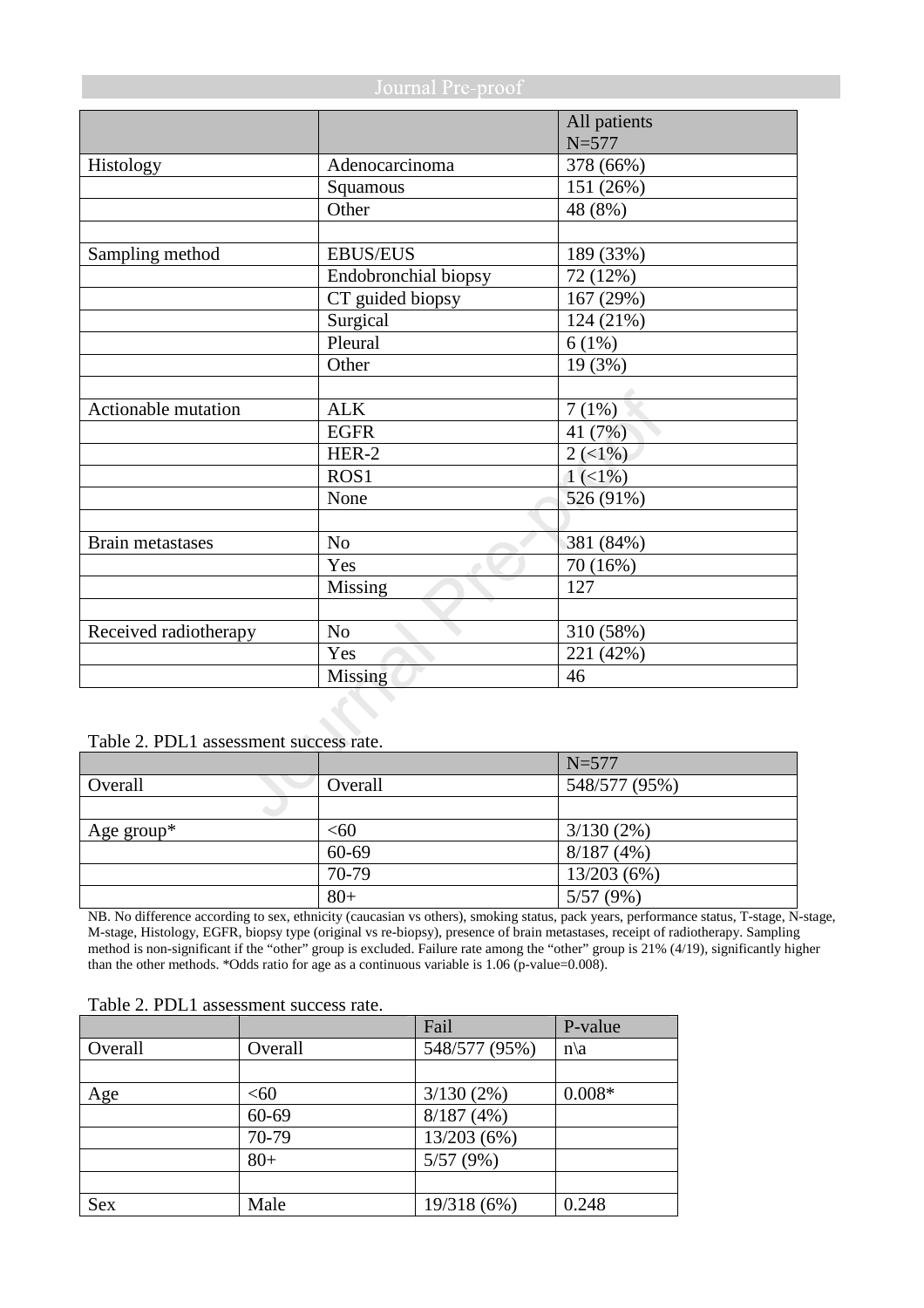|                    | Journal Pre-proof |                |                       |  |
|--------------------|-------------------|----------------|-----------------------|--|
|                    |                   | Fail           | P-value               |  |
|                    | Female            | 10/259(4%)     |                       |  |
|                    |                   |                |                       |  |
| Ethnicity          | Caucasian         | 0/57(0%)       | 0.061                 |  |
|                    | Other             | 25/429 (6%)    |                       |  |
|                    |                   |                |                       |  |
| Smoking status     | Current           | 3/77(4%)       | $0.604$ <sup>\$</sup> |  |
|                    | Former            | 16/312 (5%)    |                       |  |
|                    | Never             | 8/142(6%)      |                       |  |
|                    |                   |                |                       |  |
| Pack years (those  | $\overline{0}$    |                | 0.511 <sup>§</sup>    |  |
| with smoking       |                   |                |                       |  |
| status data only)  |                   | 3/77(4%)       |                       |  |
|                    | $<$ 20            | $6/60$ $(10%)$ |                       |  |
|                    | $20+$             | 13/298 (4%)    |                       |  |
|                    |                   |                |                       |  |
| Performance status | $\overline{0}$    | 4/122(3%)      | $0.086^{5}$           |  |
|                    | $\mathbf{1}$      | 15/262 (6%)    |                       |  |
|                    | $\overline{2}$    | 5/67(7%)       |                       |  |
|                    | 3                 | 3/31(10%)      |                       |  |
|                    | $\overline{4}$    | 1/9(11%)       |                       |  |
|                    |                   |                |                       |  |
| T-stage            | 1                 | 5/85(6%)       | $0.949^{8}$           |  |
|                    | $\overline{2}$    | 7/168(4%)      |                       |  |
|                    | 3                 | 8/125(6%)      |                       |  |
|                    | 4                 | 7/151(5%)      |                       |  |
|                    |                   |                |                       |  |
| N-stage            | $\boldsymbol{0}$  | 6/121(5%)      | $0.254$ <sup>\$</sup> |  |
|                    | $\mathbf{1}$      | 2/63(3%)       |                       |  |
|                    | $\overline{2}$    | 7/202(3%)      |                       |  |
|                    | 3                 | 11/142(8%)     |                       |  |
|                    |                   |                |                       |  |
| M-stage            | $\boldsymbol{0}$  | 13/218(6%)     | 0.276                 |  |
|                    | $\mathbf{1}$      | 12/307 (4%)    |                       |  |
|                    |                   |                |                       |  |
| Histology          | Adenocarcinoma    | 23/378 (6%)    | 0.253                 |  |
|                    | Squamous          | 4/151(3%)      |                       |  |
|                    | Other             | 2/48(4%)       |                       |  |
|                    |                   |                |                       |  |
| Sampling method    | <b>EBUS/EUS</b>   | 10/189(5%)     | $0.098^{5}$           |  |
|                    | Endobronchial     |                |                       |  |
|                    | biopsy            | 2/72(3%)       |                       |  |
|                    | CT guided biopsy  | 12/167(7%)     |                       |  |
|                    | Surgical          | $1/124(1\%)$   |                       |  |
|                    | Pleural           | $0/6(0\%)$     |                       |  |
|                    | Other             | 4/19(21%)      |                       |  |
|                    |                   |                |                       |  |
| Actionable         | Any               | 3/51(6%)       | 0.769                 |  |
| mutation           |                   |                |                       |  |
|                    | None              | 26/526 (5%)    |                       |  |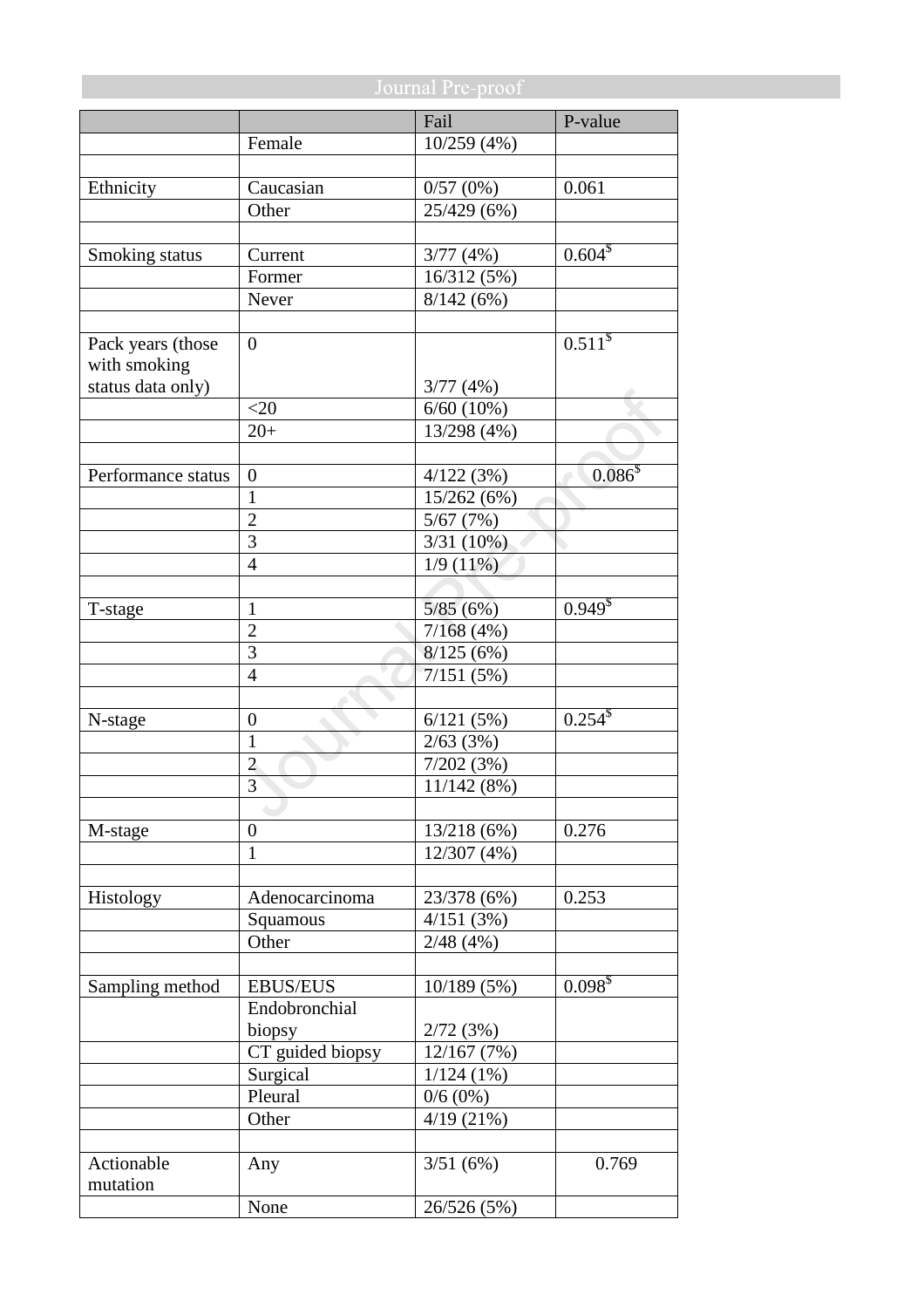|                                                                       | Journal Pre-proof |             |         |  |
|-----------------------------------------------------------------------|-------------------|-------------|---------|--|
|                                                                       |                   | Fail        | P-value |  |
|                                                                       |                   |             |         |  |
| <b>EGFR</b> mutation                                                  | N <sub>o</sub>    | 26/536 (5%) | 0.486   |  |
|                                                                       | Yes               | 3/41(7%)    |         |  |
|                                                                       |                   |             |         |  |
| <b>Brain metastases</b>                                               | N <sub>0</sub>    | 22/381 (6%) | 0.129   |  |
|                                                                       | Yes               | 1/70(1%)    |         |  |
|                                                                       |                   |             |         |  |
| Received                                                              | N <sub>o</sub>    |             | 0.089   |  |
| radiotherapy                                                          |                   | 20/310(6%)  |         |  |
|                                                                       | Yes               | 7/221(3%)   |         |  |
| <sup>\$</sup> For p-value calculation, the "other" group is excluded. |                   |             |         |  |

\*P-value calculated treating factor as a continuous variable. \$ P-value calculated using test for trend.

## Table 3. Association with strong PDL1 expression

| Factor         |                  | None/weak | <b>Strong</b>   | P-value |
|----------------|------------------|-----------|-----------------|---------|
| Age            | Median           | 68        | 67 <sup>°</sup> | 0.249   |
|                | <b>IQR</b>       | $61 - 74$ | $59-73$         |         |
|                |                  |           |                 |         |
| <b>Sex</b>     | Male             | 215 (72%) | 84 (28%)        | 0.913   |
|                | Female           | 178 (71%) | 71 (29%)        |         |
|                |                  |           |                 |         |
| Ethnicity      | Caucasian        | 294 (73%) | 110 (27%)       | 0.140   |
|                | Non-Caucasian    | 36 (63%)  | 21 (37%)        |         |
|                |                  |           |                 |         |
| Smoking status | Current          | 93 (69%)  | 41 (31%)        | 0.653   |
|                | Former           | 217 (73%) | 79 (27%)        |         |
|                | Never            | 55 (74%)  | 19 (26%)        |         |
|                |                  |           |                 |         |
| Pack years     | $\overline{0}$   | 55 (74%)  | 19 (26%)        | 0.586   |
|                | $<$ 20           | 41 (76%)  | 13 (24%)        |         |
|                | $20+$            | 200 (70%) | 85 (30%)        |         |
|                |                  |           |                 |         |
| Performance    | $\overline{0}$   | 87 (74%)  | 31 (26%)        | 0.656   |
| status         |                  |           |                 |         |
|                | $\mathbf{1}$     | 176 (71%) | 71 (29%)        |         |
|                | $\overline{c}$   | 42 (68%)  | 20 (32%)        |         |
|                | $\overline{3}$   | 19 (68%)  | 9(32%)          |         |
|                | $\overline{4}$   | $4(50\%)$ | $4(50\%)$       |         |
|                |                  |           |                 |         |
| T-stage        | $\mathbf{1}$     | 58 (73%)  | 22 (28%)        | 0.942   |
|                | $\overline{2}$   | 118 (73%) | 43 (27%)        |         |
|                | $\overline{3}$   | 84 (72%)  | 33 (28%)        |         |
|                | $\overline{4}$   | 101 (70%) | 43 (30%)        |         |
|                |                  |           |                 |         |
| N-stage        | $\boldsymbol{0}$ | 90 (78%)  | 25 (22%)        | 0.024   |
|                | $\mathbf{1}$     | 49 (80%)  | 12 (20%)        |         |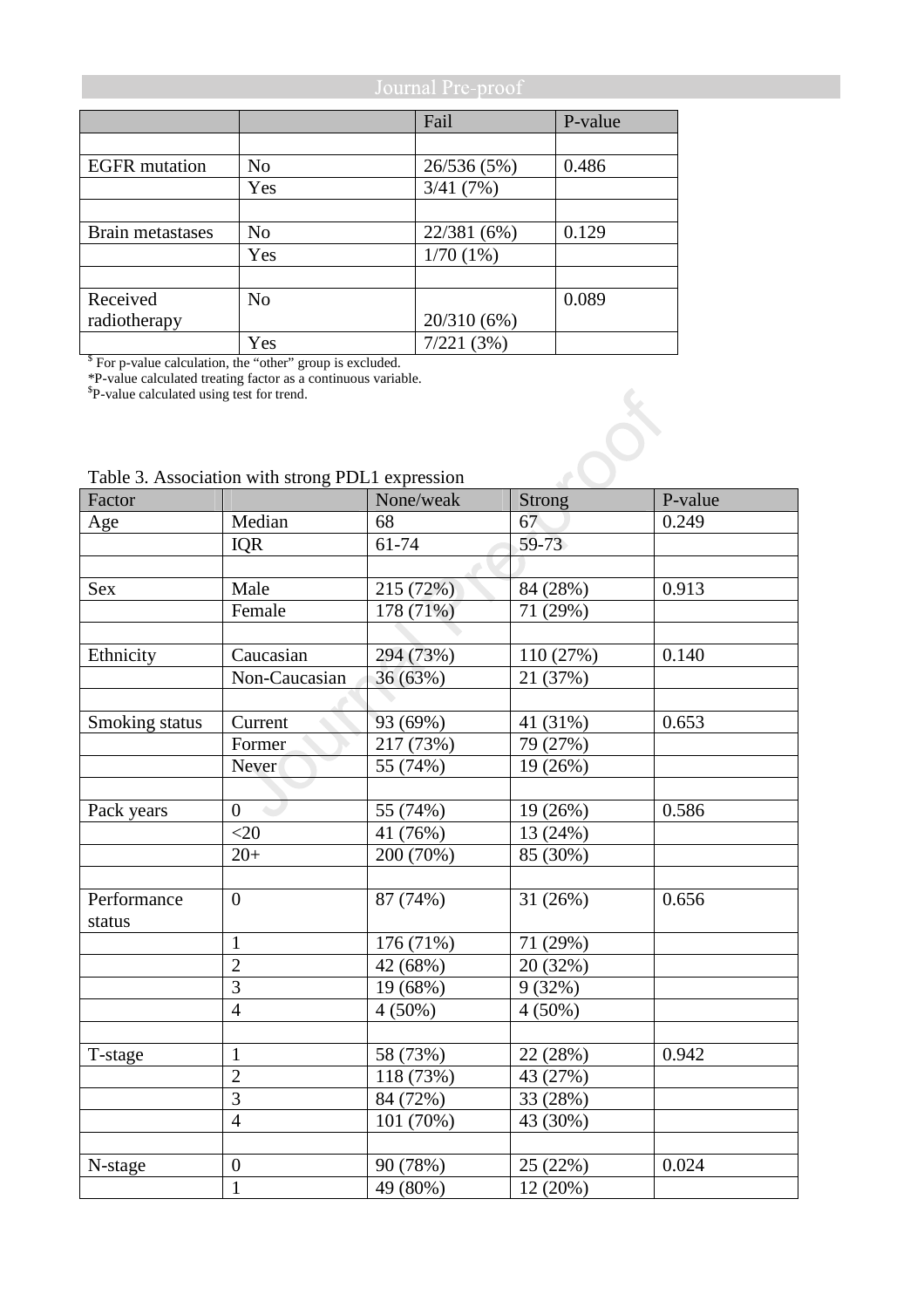| Journal Pre-proof    |                  |           |               |         |
|----------------------|------------------|-----------|---------------|---------|
| Factor               |                  | None/weak | <b>Strong</b> | P-value |
|                      | $\overline{2}$   | 137 (70%) | 58 (30%)      |         |
|                      | $\overline{3}$   | 83 (63%)  | 48 (37%)      |         |
|                      |                  |           |               |         |
| M-stage              | $\boldsymbol{0}$ | 157 (77%) | 48 (23%)      | 0.031   |
|                      | $\mathbf{1}$     | 200 (68%) | 95 (32%)      |         |
|                      |                  |           |               |         |
| Histology            | Adenocarcinoma   | 241 (68%) | 114 (32%)     | 0.023   |
|                      | Squamous         | 116 (79%) | 31 (21%)      |         |
|                      | Other            | 36 (78%)  | 10(22%)       |         |
|                      |                  |           |               |         |
| <b>EGFR</b> mutation | N <sub>o</sub>   | 366 (72%) | 144 (28%)     | 0.925   |
|                      | Yes              | 27 (71%)  | 11 (29%)      |         |
|                      |                  |           |               |         |
| Any mutation         | No               | 359 (72%) | 141 (28%)     | 0.887   |
|                      | Yes              | 34 (71%)  | 14 (29%)      |         |
|                      |                  |           |               |         |
| Re-biopsy            | No               | 275 (72%) | 107(28%)      | 0.910   |
|                      | Yes              | 75 (71%)  | 30 (29%)      |         |
|                      |                  |           |               |         |
| Sampling<br>method   | <b>EBUS/EUS</b>  | 120 (67%) | 59 (33%)      | 0.073   |
|                      | Endobronchial    | 49 (70%)  | 21 (30%)      |         |
|                      | biopsy           |           |               |         |
|                      | CT guided        | 118 (76%) | 37 (24%)      |         |
|                      | biopsy           |           |               |         |
|                      | Surgical         | 95 (77%)  | 28 (23%)      |         |
|                      | Pleural          | 4(67%)    | 2(33%)        |         |
|                      | Other            | 7(47%)    | 8 (53%)       |         |
|                      | ۰                |           |               |         |
| Brain metastases     | N <sub>o</sub>   | 266 (74%) | 93 (26%)      | < 0.001 |
|                      | Yes              | 35 (51%)  | 34 (49%)      |         |
|                      |                  |           |               |         |
| Received             | No               | 215 (74%) | 75 (26%)      | 0.118   |
| radiotherapy         |                  |           |               |         |
|                      | Yes              | 145 (68%) | 69 (32%)      |         |